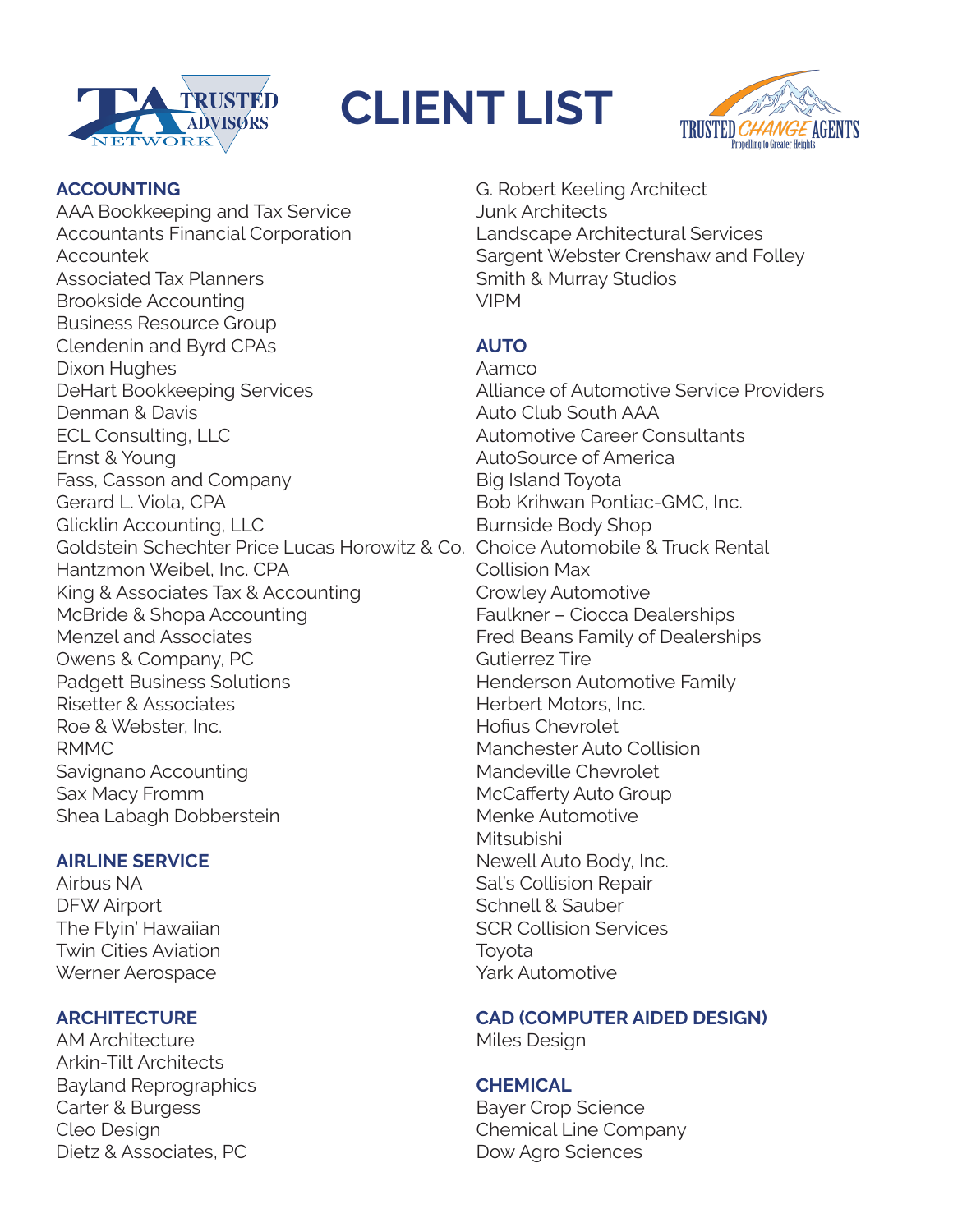#### **CHEMICAL (CONT.)**

Ethox Chemical Exxon Chemical Company Henkel Corporation JMC Sales & Engineering Just In Time Linder Oil Company Stauffer Chemical Company

# **COMPUTER**

3D Planet A&K Technologies Acacia Information Technologies America On Line Anzen Computing Corporation Automatit A Turn Around Company B.I.T.S. Bainbridge Computing a CMIT Franchisee **BCTI** Bits & Bytes Computer Services Bob Miller Consulting Brattix, Inc. C2IT Consulting, Inc. Cenicola-Helvin Enterprises, Inc. CMIT Solutions Compucated Solutions CompuDynamics, LLC Computer Cleaners, The Computer Pro Inc. Condrey Corporation Delaware Department of Technology and Information Digital Architects, The Dolomite Enterprises Everon Technology Services Executive Solutions Factor, Inc. Fast-Teks Fixed Bid Consulting Frontline Test Services, Inc. Gilbraltar Technology, Inc. Gledix Technologies Hewlett Packard Impact Media Innovative Concepts Integrate Technology Professionals Iowa Computers IT Creations Kincaid Network Solutions

KY Computer Solutions Lauren Technologies Lawrence Technologies Leading Edge Technology Services Mainstream Technologies MarketSmart Tek MicroAge Corporate Computer Systems, Inc. Network Solutions & Training NSI Software One World Solutions **Oracle** Palmesis, Inc. Pernary Software Pervasive Networks Pierson Consulting Company, Inc. Public Safety Communications Quik Techs Computer Services Rocket Science Computer Services Shearer Technical SNVC Supvercheap Computers TimBuk Tech Transitional Computing, Inc. User Friendly Solutions Vertical Integrated Applications Wild Computer Control WSI XT Internet Services Your Computer Friends

# **CONSTRUCTION**

Adams Construction Alfonso Ciampa General Contractor All American TS All-In Construction Altenergy, Inc. Amberjack Design Build Amerhart Ltd Andrew & Son Construction, LLC Antonio Ciampa, LLC Arco Construction Associated Builder & Contractors, Inc. Barton-Marlow Company Baugh Construction Branch Group, The Bruss Construction BT Roofing CabArt CD Homes Closet Factory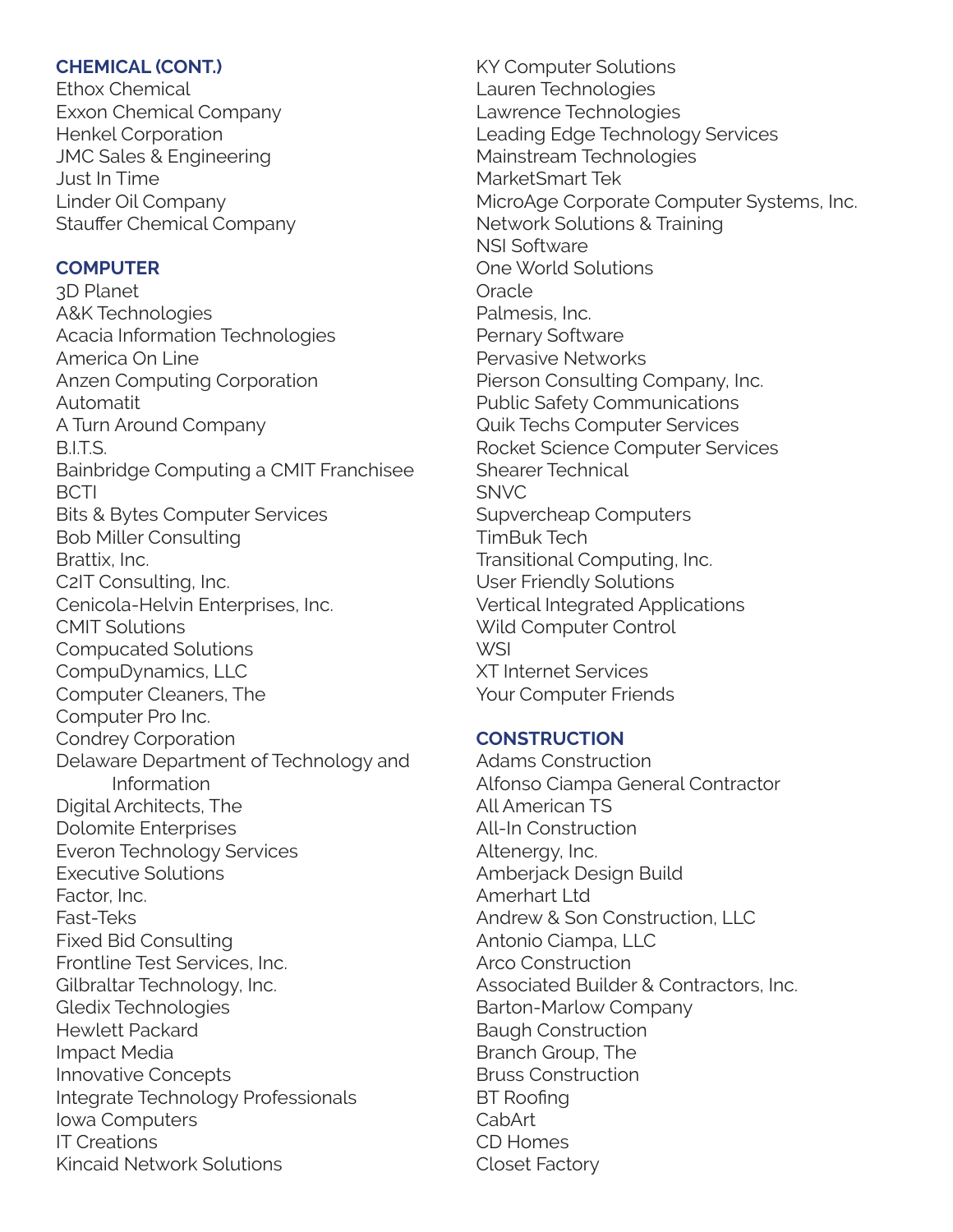#### **CONSTRUCTION (CONT.)**

Cogswell Stone Concrete & Aggregate Association DB Construction D&D Millwork Co. Delmarva Pole Building Supply Dolphin Architects and Builders Dura Tile and Stone Durham Roofing & Supply Ltd. E.V. Williams, Inc. Eastern Shore Maintenance, Inc. Edwards Cast Stone Effective Electric Elite Group ETS Florida Coast Equipment Fredericksburg Best Window Doors & Siding Geotechnical Services, Inc. GM Cable Contractors, Inc. GT Brothers Handy Hubby Hensel Phelps Construction Co. Hitchens Fence Co. Hoosier Equipment Inspection Services, Inc. Ivory & Oak Remodel Millword J. Anthony Homes J&S Commercial Concrete Contractors John Miller Construction Kitchen & Bath Expressions Lauth Property Group Laws Construction Lexington Custome Homes Lincoln Surveying Magic Lite Manada Roofing Mark Bennett Construction Matt Quinn & Company McDonough Bolyard Peck, Inc. McMillian & Son Contractors Merola Tile Company Metro Cable & Construction **MetroFibre** Metromont Concrete Mulhearn Wilson Constructors Multi-Weld Services, Inc. OCW Environmental Outdoor Lighting Perspectives Palm Coast Construction Paric Construction

Paragon Installers Peak Home Improvements Pennsylvania Supply, Inc. Plumbing & Pipe Technologies Popson Homes **ProSource** Roof Systems Services Rosch Bros Consgtruction Rosenblum Coe Architects S & P Electric, Inc. Seachange, Inc. **Solaris** Swanson Industries TXI Visionary Contractor W.G. Tomko, Inc. Washburn Company, Inc. Washburn Custom Homes Woodworking – Plus

#### **CONVENIENCE STORES**

Uni-Marts, Inc.

#### **DATA PROCESSING**

Automatic Data Processing ComDoc comScore Datamark, Inc. Global Vision Norristown Data Processing Rice Data Solutions, Inc. Snvc Thomas & Betts

#### **DECORATING**

Décor Concepts Kitchen Company, The Interior Design & Art & Fine Home Furnishings Moore Décor Okay Yellow Plant Professionals Quinn Paint & Decorating Rejuvinations, Inc. Tamara Magel Home Ventura County Home Staging

#### **EDUCATION**

AHM Youth Services American Association of Christian Schools Arlington Public Schools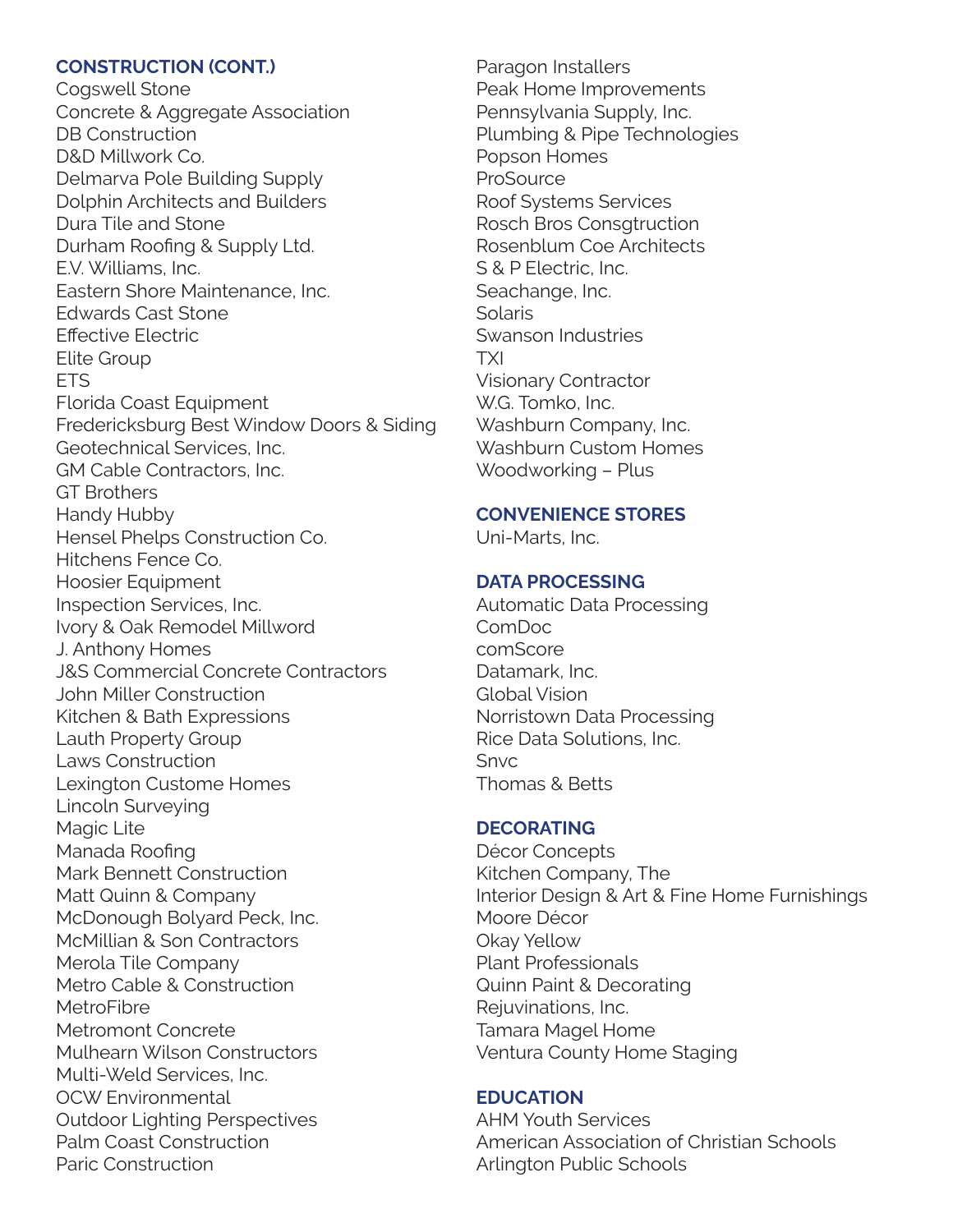#### **EDUCATION (CONT.)**

Atlantic Cape Community College Avila University/Avila Advantage Barnesville School, The Bartlett Middle School Bennie Dover Jackson Middle School Berkeley Executive Education Program Bexley Middle School Bob Jones University Press Bucks County Technical High School California State University, Stanislaus Capitol School District Carroll ISD Catawba County Schools Catholic University Of America Cecil County Public Schools Cecil Leadership Institute Center for Continuing Instruction Med College of Ohio Center for Human Services Central Catholic Academy Central Oregon Community College Centreville High School Ceres Unified School District Chantilly High School Charleston Day School Athletic Program Chicago Public Schools Coshocton County Head Start, Inc. De La Salle Middle School Delaware Youth Leadership Academy Department of Social Services Dove Day School Early Childhood Development, Curry School of Rd. University of Virginia Eastern School of Acupuncture & Traditional **Medicine** Elkton High School El Paso Independent School District Englewood Public Schools Epstein Hebrew Academy Excelsior Academy George Mason University – Athletics Marketing **Office** Glebe Elementary School Glens Falls Youth Center Holy Name of Jesus School Imagine It! Indian Woods Middle School Institute for Social Research University of MI ITI Technical College

John's Hopkins University Just Read King of Glory Academy Lacordaire Academy Lake County Office Of Education LaPorte Community School Corporation Ledyard High School Loyola Academy Maryland Center for Arts & Technology MedCentral College of Nursing Mississippi Gulf Coast Community College Mountain State University Nature Adventures Newfound Area School District Northeast Iowa Community College North Texas Human Resource Group Old School Community School Options Charter School Parker School Paul Smith's College Performance Matrix, LLC Platte Canyon Gifted and Talented Program River Grove Elementary Saint Agnes School Saint Anthony on the Lake Parish Saint Dominic School Saint Joseph Catholic School Saint Monica's Parish Saint Stephen Catholic School Sorensen Institute for Political Leadership Southern California College Southwest Recreation Complex Springfield College – Benedictine University Stanislaus County Office of Education Sterling College Summit Students Thomas Kelly High School University City High School University of Illinois Foundation College University of Toledo Urban League of the Upstate Vatterott College VHSL-Virginia High School League Virginia Department of Education Washtenaw School District Westwood College Westwood College Winston Salem Forsyth County Schools Worldwide Education Services WVU College of Business & Economics Information Technology Department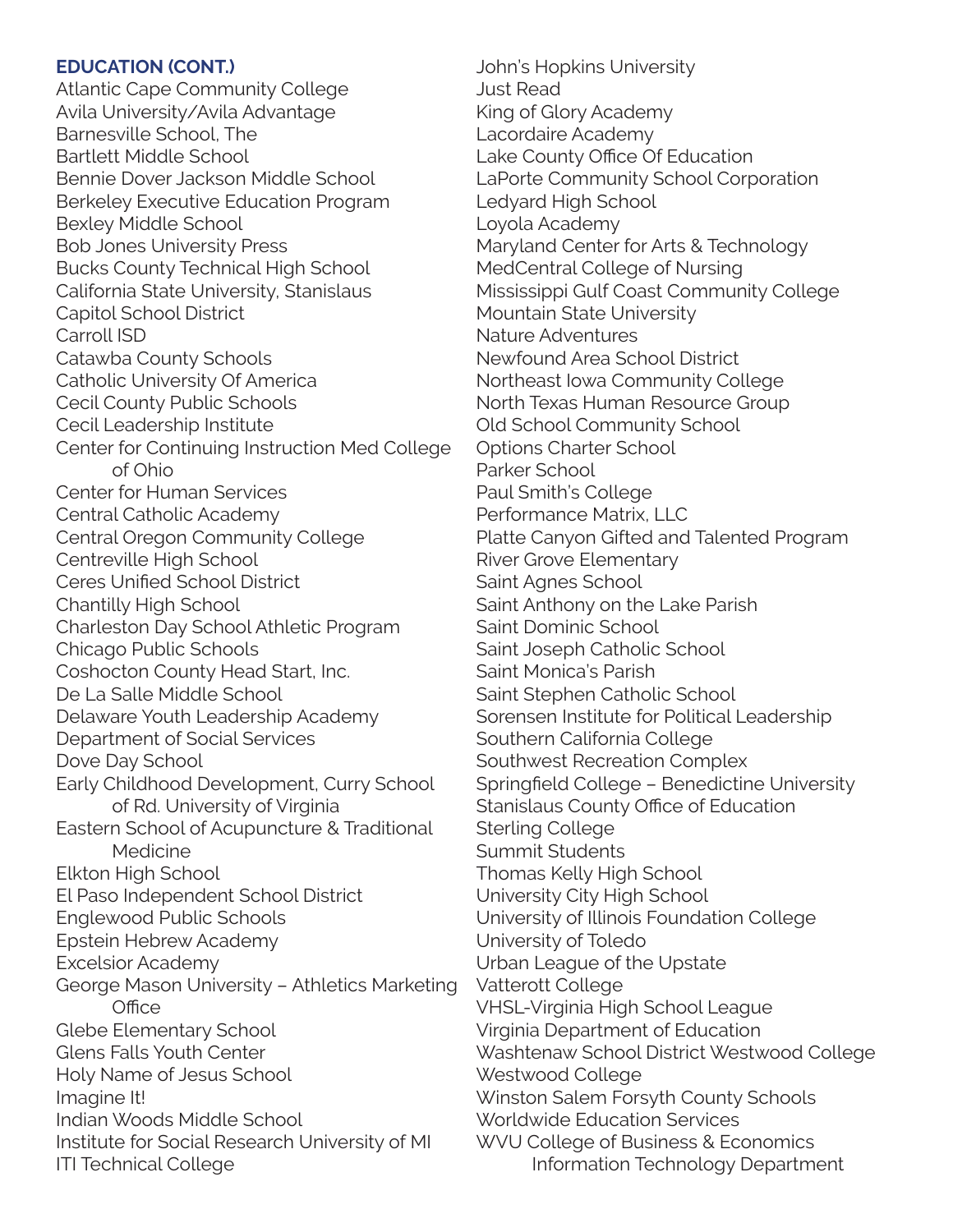#### **EDUCATION (CONT.)**

WVU Health Sciences Center Zion Benton Township High School

#### **ELECTRONICS**

All Pro Electric Alpha Engineering Back to Basics Big Picture, The Covanta Energy, Inc. Easton Electronics Electronic Cable Specialists Key West Technologies Kvaser, Inc Lanier Logical Services Inc. MDC Vacuum Mitsubishi Consumer Electronics Quality Sound & Video RediSystems, Inc. Renco Electronics Ricoh SDM Metro Simple Solutions Twin City Electric

#### **ENGINEERING**

AAI Textron Automation Engineering Burns Group, The Frederick Ward Associates

#### **ENVIRONMENTAL**

Aqua Vegetation Control Aquarion Services Company Aquionix, Inc Delmarva Recycling Green Office Ideas

#### **FAST FOOD CHAIN**

Arby's BRM Foods Chick-fil-A McDonald's

#### **FINANCIAL**

1847 Financial Absolute Mortgage Advanced Financial Advisory Financial Group AG Edwards Allegro Mortgage Allied Home Mortgage Capital Corporation America California Bank American Home Mortgage Americorp Trust Company Arias, Fabrega & Fabrega ASE Wealth Advisors Assurafirst Lending Atlantic Capital Solutions, Inc. Bank of Nichols Hills Berkshire Advisors Berkshire Financial Services BKD Wealth Advisors Borghammer & Associates,PC Brazos Valley Bank Capital One Carr, Riggs, and Ingram, LLC Cendera Mortgage Chateau Mortgage Chicago Title Company of NCO Civic Bank Clark Financial Consulting College Funding of N.H. Columbia Credit Union Commonwealth Trust Co. Credit Plus Solutions Group Credit Union of the Rockies Dillards Federal Credit Union East Carolina Bank Edward Jones Edward Jones Financial Planning Executive Benefits, LLC Flexible Plan Investments, Ltd. Financial Design Associates Financial Network-ING Financial Resource Group First Federal Bank First Merchants Bank First National Bank of Mercer County First Priority Financial Flexible Plan Investment, Ltd. Focused Financial Resources Fortis Foundations Financial Foxborough Savings Bank Georgia Power FCU Greenville Heritage Federal Credit Union Greer State Bank Greystone Financial Group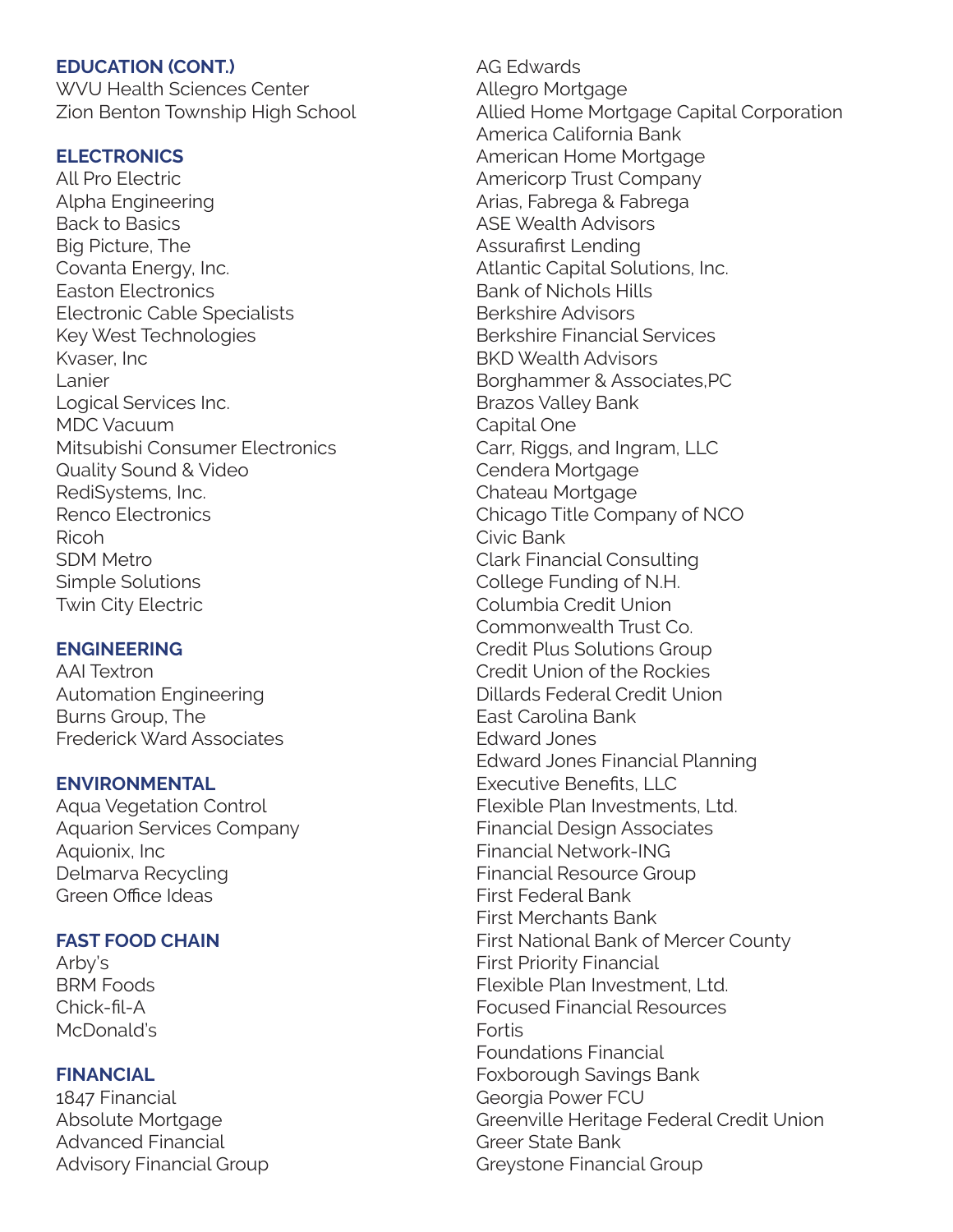#### **FINANCIAL (CONT.)**

Hantzmon Wiebel, LLC Hershey Federal Credit Union Hilltop Community Bank Hinrichs Flanagan Financial a Mass Mutual Company Home Financing Center International Captive Management JJB Wealth Management Joanne Sanders & Associates JP Morgan Chase Key Bank Kober Financial Corp. Lincoln Federal Savings Majestic Mortgage Manatee Community Federal Credit Union Mark 1 Mortgage Mason County Title Company Mass Mutual Merrimac Group Merrill Lynch Metropolitan National Bank Miles Financial MMA Monroe Street LLC Morgan & Morgan Trust Company Morgan Stanley Dean Witter National State Bank, The New York Life Northwestern Mutual OMGEO People's Bank of Elkton Potomac Bank Premier Mortgage Co. Primerica Financial Services Professional Financial Consultants Regall Financial Solutions Rivergreen Bank Sage International, Inc. Security Trust Company Silver State Bank Solidus Advisors Stanford Group, The State Bank of Countryside Strategic Wealth Partners, LLC Sun Trust Investment Tanner Growth Company Techbrok-Venezuela Trettor Financial Planning Services Ukranian Federal Credit Union

Unity Bank – Nigeria Village Bank Vision Financial VP Bank Limited, The Wachovia Securities Waddell & Reed Financial Services Wells Fargo Western Union Wienken & Associates Zenith International Bank, PLC, Nigeria

#### **FOOD DISTRIBUTION/SERVICE**

A Better Way Amber Foods Angie's Fancy Pans Aquas Water Bee Alive Berkshire Deli Brandywine Ingredient Technology Chatanooga Bakery CVI Service Group, Inc. Farris Breakfast Express Frito-Lay, Inc. Kalypos Catering Kohl's Food Stores Kulana Foods, Ltd. Mauna Loa Macadamia Nut Corporation Pepsi Co Premier Meat Purple Dragon Co-Op Red's Foods Rocklands BBQ Superfresh Food Markets SVGMA Network, Inc. Woody's Foods Ltd

#### **GOVERNMENT**

AA-I Corporation Argon ST Corporation Army National Guard Professional Education **Center** Cecil County Government Champaign Park District Champaign Urbana Special Recreation City of Bloomington, IL – Water Department City of Charlottesville City of Dallas City of Dover City of Greensboro Dept. Of Transportation City of Philadelphia – Fleet Management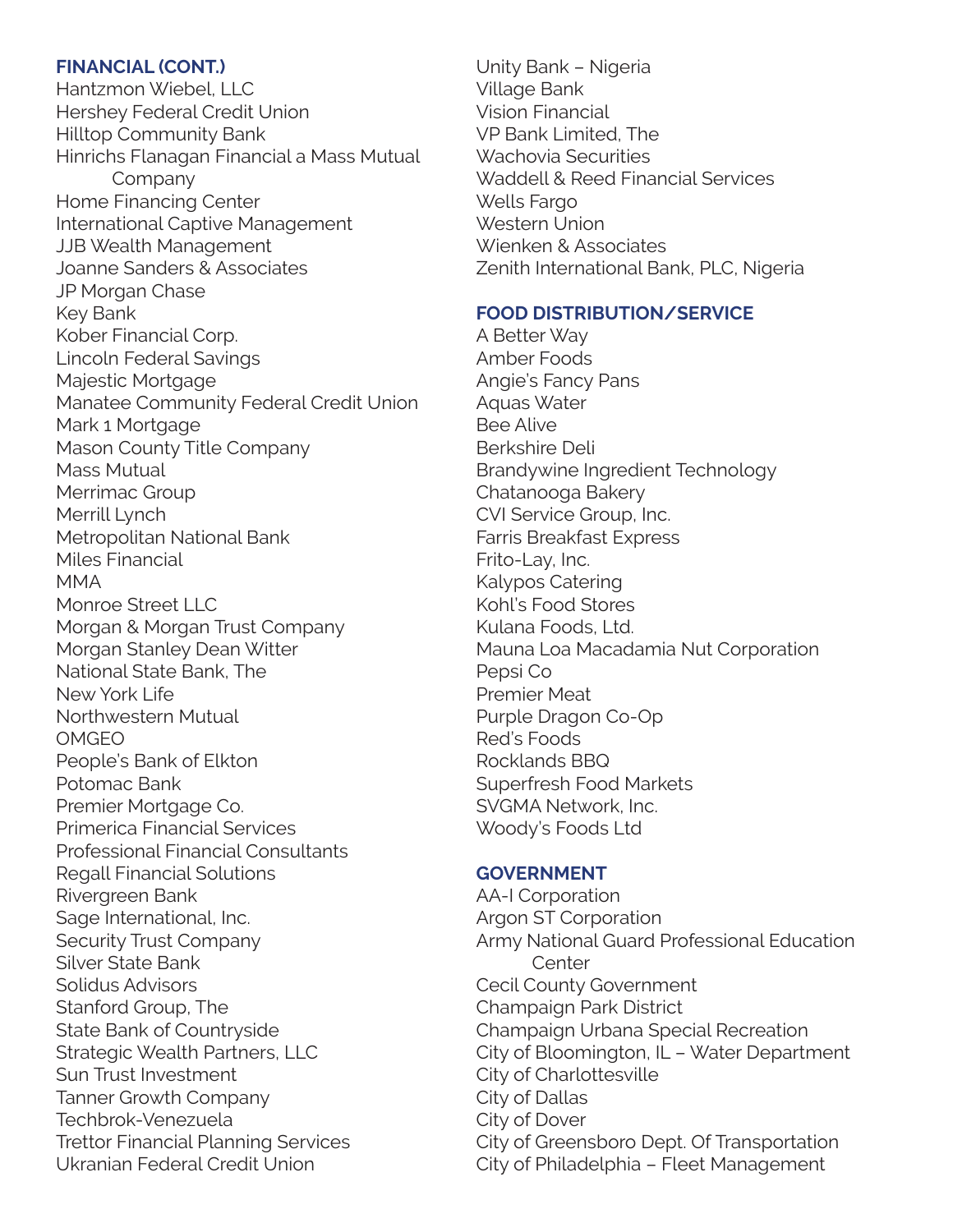#### **GOVERNMENT (CONT.)**

and TCE Federal Highway Administration C**RAPHICS/COMMUNICATION** City of Philadelphia – Youth Study Center City of Southlake City of Valparaiso City of Warsaw, Indiana City of York County of Chester County of Louisa, County of Orange, County of Fluvanna Croton Falls Fire District Delaware County Waste Management Delaware Department of Technology & Information Delware Office of Management & Budget Delaware State Police Department of Behavior Health Department of Homeland Security Department of Immigration, Gov. of BVI Department of Labor Department of Transportation/Maritime Federal Maritime Administration Florida Highway Patrol Fluvanna County Administration Fluvanna County Sheriff's Office G&B Solutions Greene County Economic Development Authority Illinois Dept. of Corrections K-Com US Government Lee County Government Macon County Juvenile Probation & Court Services Marion County Commission Mississippi State Personnel Board National Institute for Environmental Renewal New Hanover County Juvenile Day Treatment **Center** Northwest Bergen Central Dispatch Oak Ridge National Laboratory Office of Fleet Management, City Of Philadelphia Office of Historical Trust Accounting, US Dept. of Interior Oregon Department of Consumer & Business Oregon OSHD0-Portland Field Office Passaic Valley Water Commission Pennsylvania Senate Piedmont Virginia Visitor's Center Bureau Philadelphia Dept. of Public Health

Philadelphia Youth Study Center Price George's County Sheriff's Office Region 1 Workforce Investment Board, WV Rivanna Water & Sewer Authority Sacramento Regional Transit District Sanitary District of Decatur Seattle Center SNVC, LLC Town of Trophy Club Transuranic Waste Processing Facility Tucson Fire Department Upper Saint Claire Municipality U.S. Coast Guard U.S. Dept. of Agriculture Graduate School Virginia Dept. of Housing & Community Development West Virginia Department of Transportation Workforce Investment Solutions Youth Study Center

321-Go Big Toe Productions California Outback Cimetta Designs Creative Digital Services Darbuka Productions David Taylor Design Emmis Communications Executive Designs Expressive Solutions GK Productions HiQue Imaging House of Virgo Entertainment Lorraine Gregory Communications Group Loumarc Loumarc Signs **MMerse** Moped Productions Never Boring Design Paul Davies Design Power Graphics Rubicon Graphics Sambe Graphics Scheitlin Communications Studio E Ubel Design Unkanny Designs Vision One Webrite Design, Inc. Winters Ripp Design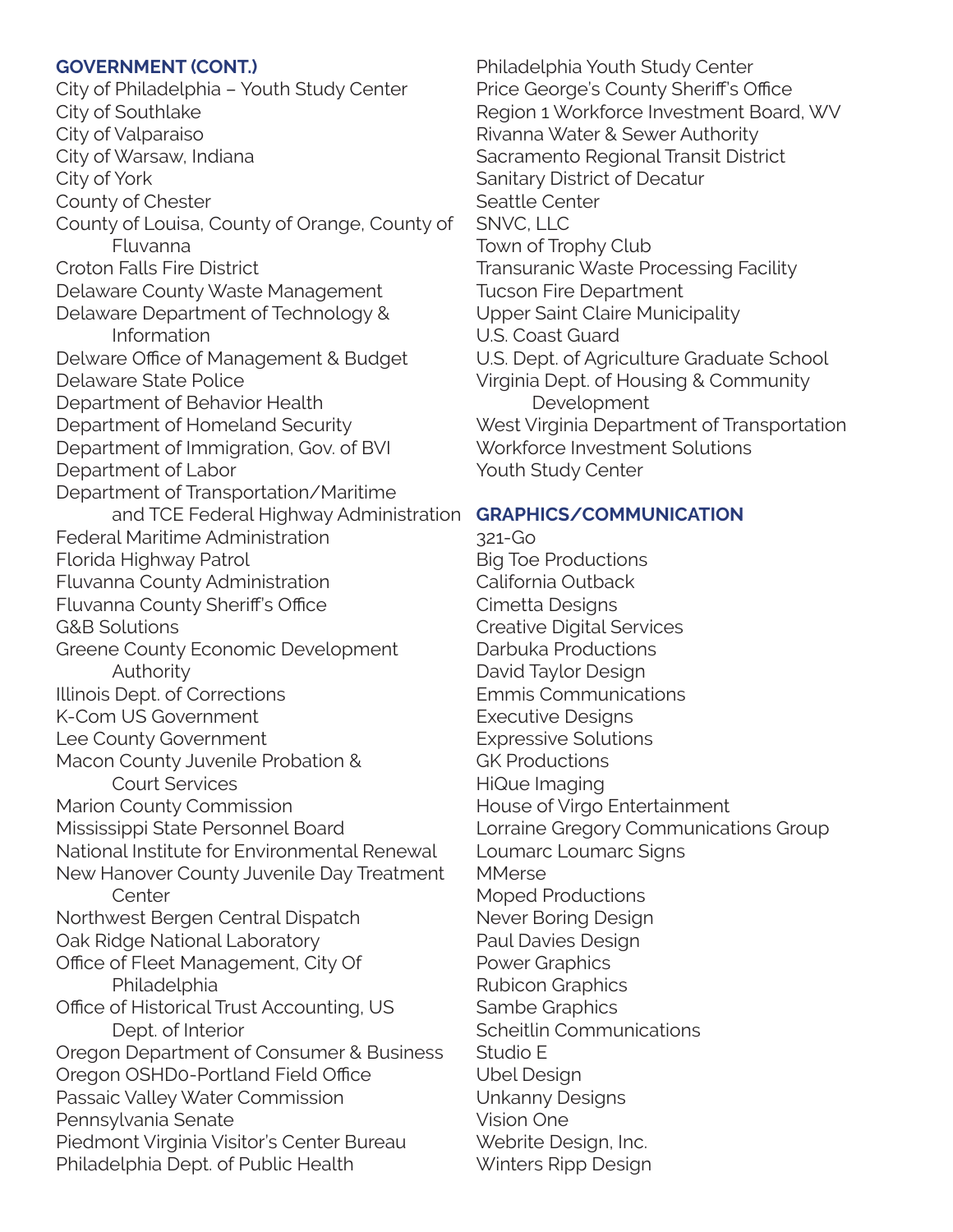| <b>GRAPHICS/COMMUNICATION CONT.)</b>                                                | Genesis S         |
|-------------------------------------------------------------------------------------|-------------------|
| <b>WRSC Radio</b>                                                                   | <b>Global Me</b>  |
|                                                                                     | Golden Be         |
| <b>HEALTHCARE</b>                                                                   | Haque Ch          |
| Activated Oxygen Spa                                                                | Health for        |
| <b>Active Care Chiropractic</b>                                                     | Healthcon         |
| Advantage Plus Dental                                                               | <b>Healthy Di</b> |
| AdvantagePlusAgency.com                                                             | Heaven ar         |
| <b>AEGIS Marketing Group</b>                                                        | Home Car          |
| Alice Hyde Medical Center                                                           | Home Hel          |
| American Association of Orthopedic Executives                                       | Home Inst         |
| Arkansas Chiropractic                                                               | Hoosier Cl        |
| Army National Guard Industrial Hygiene Group                                        | Hospice of        |
| <b>Assisted Care Management Group</b>                                               | Huber Me          |
| Back & Body Works                                                                   | <b>ICU Produ</b>  |
| <b>Bassett Hospital</b>                                                             | Inner Bala        |
| Bergden Chiropractic                                                                | <b>Inner Peac</b> |
| Bergden Pines Hospital                                                              | Interplay         |
| <b>Bert Fish Medical Center</b>                                                     | <b>IU Health</b>  |
| <b>Blood Bank of Delmarva</b>                                                       | Jackson H         |
| California Medical Group Managers Association                                       | <b>Kaiser Per</b> |
| Campion Chiropractic Clinic                                                         | Katie's Bad       |
| <b>Care Management Services</b>                                                     | <b>Kirk Brand</b> |
| <b>Carolinas Medical Alliance</b>                                                   | Kungert W         |
| Carolinas Natural Health Center                                                     | Laboratory        |
| Center for Excellence in Women's Health                                             | LaJuan Ha         |
| Central Virginia Chiropractic Center                                                | Laurens C         |
| Centre Community Hospital                                                           | Life Skills       |
| Cephalon                                                                            | Link Chiro        |
| Children's Hospital, The                                                            | Loebig Ch         |
| Choices for Long Term Care, Inc.                                                    | Marion VA         |
| <b>CNC Consultants</b>                                                              | Master Ce         |
| Concentra                                                                           | <b>Medical Bi</b> |
| Corporate Thread, The                                                               | <b>Medical Bi</b> |
| Corrective Chiropractic                                                             | Medical C         |
| Currie & Hecht Oral & Maxillofacial Surgeon                                         | Medical O         |
| Delicious Life Health Coaching                                                      | MediSpa (         |
| Delphi Healthcare Partners                                                          | Medi Spa          |
| Dental Health Center, The                                                           | Metagent          |
| Dental Village                                                                      | Meyer Der         |
| Depuy Spine                                                                         | Michael Ig        |
| Douglas Hall, MD                                                                    | MicroAire         |
| Dr. Ryan Alter and Associates                                                       | Mid-cities        |
| East West Health Center                                                             | National A        |
| Edward & Arnold Cook Orthodontics                                                   | Exe               |
| <b>Family Health Quest</b>                                                          | <b>New View</b>   |
| <b>Ferguson Family Chiropractic</b>                                                 | Novo Nord         |
| Fountain of Life Chiropractors                                                      | Nutricia In       |
| Furman University for Blue Cross Blue Shield SC Office of P<br><b>Ganim Medical</b> |                   |
|                                                                                     | Scie              |

ourcing edical Imaging ear Physical Therapy iropractic Life Chiropractic Healthcom irections nd Earth Body Works e Ipers of Drexel Hill, PA tead Senior Care hiropractor, Inc. of South Florida dical Systems, Inc. ıcts **Ince Center** Inner Peace lealth System manente ck low Clinic of Cosmetic Surgery Vellness & Chiropractic Center y of Pathology all, DDS Ounty Hospital Link Chiropractic Counseling practic niropractic Medical Center nter, Inc. illing Advocates illing Management Services, Inc. ollege of Ohio phthalmology On Main Uxbridge Ltd. ntistry natz Medical Sales Surgical Instruments Dental ssociation of Health Services ecutives Counseling disk **iternational** lanning & Marketing for Health ences for West Virginia University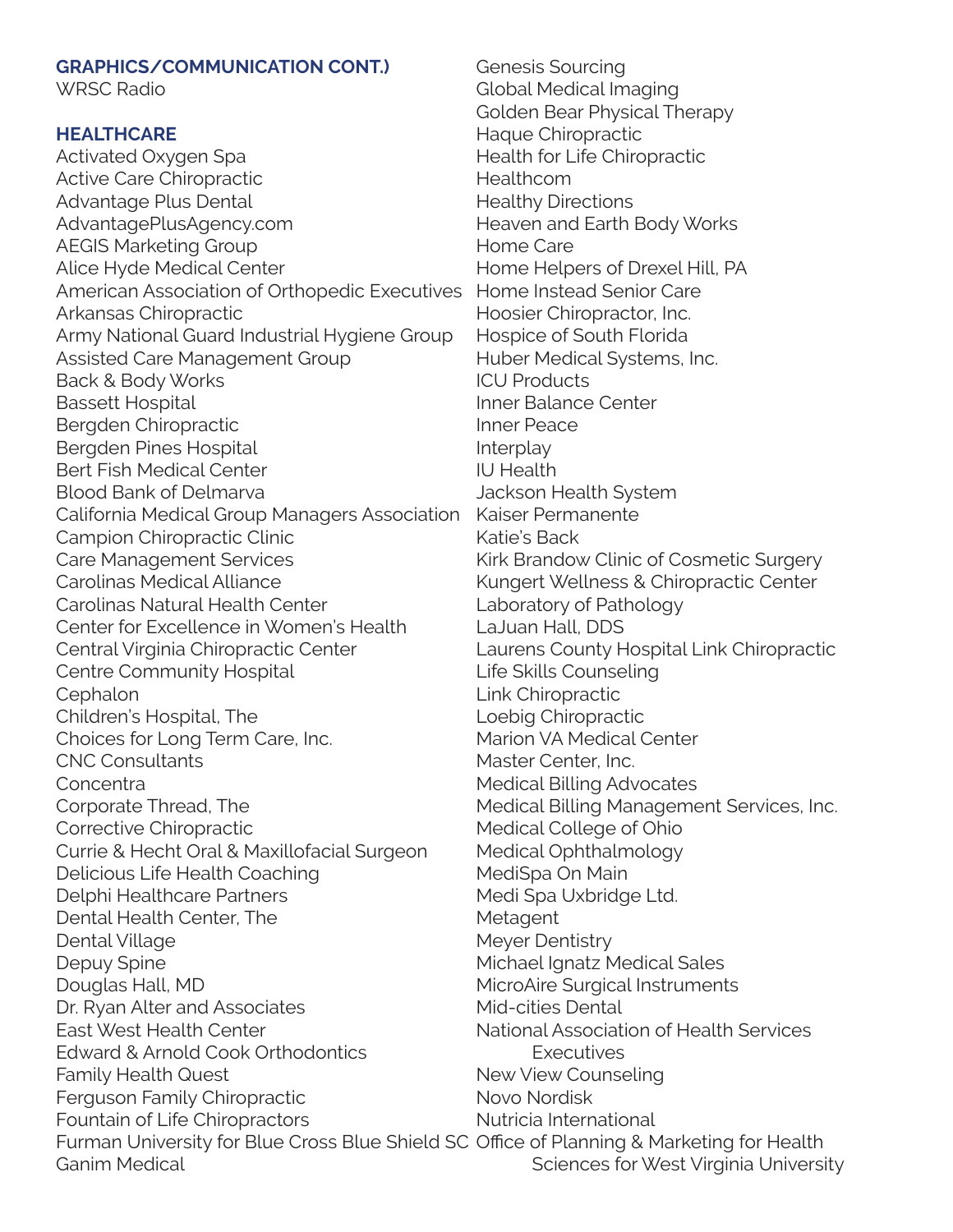#### **HEALTHCARE (CONT.)**

OHS/CompCare Optimal Health Group Orthpedics Associates Palmetto Prosthetics & Orthotics Parkview Nursing Home Peaceful Spirit Massage People's Rehabilitation Center Peterson ePractice Advantage Prescription Solutions Presbyterian Hospital of Allen Presbyterian Medical Center Prescription Solutions Press Ganey Prime Medical Proaxis Therapy **ProPilates** Rheumatology of Brazos Valley Saint Francis Hospital Self Regional Medical Center Senior Choices SERV Behavioral Systems SHS North America SpectraMed, Inc. Spoon River Home Health St. Edna Subacute & Rehab Center Therapeutic Health Services TherXservices, Inc. TpHR Tranquility Center Travel Center Clinics Truman Medical Center Urrabarri I I C UT Medical Center Vinings Dental Vita-Tech Canada, Inc. Westminster Cantebury Willow Wood Wound Healing Hyperbaric Center WynBrick Healing Arts Center

#### **HOME/COMMERCIAL SECURITY**

Corporate Protection E.F. Rhoades & Sons Engineered Systems Integrators LLC Home Smart Home IDTel Integrated Security Systems Low Voltage Systems Marshall Alarm Systems

Nesarc Security Oberlander Alarms Pop A Lock Security Unlimited Stan Guard Security Vector Security

#### **HOSPITALITY**

BayStar Hotel Group Colonial Terrace Catering Delaware Park Racetrack & Slots Double-Tree Hotel Gaddis Events Harrah's Entertainment **Hilton** Holiday Inn Holiday Inn Express Howard Johnson's King & Prince Resort, The Magnnolia's On Prospect Nanny Cay Marina & Hotel New Deck Restaurant & Pub, The PGA Village Quality Suites Hotels Serenata Beach Club Shenorock Shore Club Spahr's Restaurant Management Spirit of Peoria Table Talk Zambra

#### **HVAC**

ATEC Air and Heating BPE **Carrier** Collier's Heating & Air Conditioning Corley Plumbing & Electric CPS Corporation Ditter Heating & Cooling Inc Donnelly Mechanical Gallagher Mechanical Home-Tech Ivey Mechanical Company Love Air Mark Meacham Inc. Midwest Duct Cleaning Company National Filter Service Ocean State Air Solutions, Inc. Pratt Services Ryan Consulting Engineers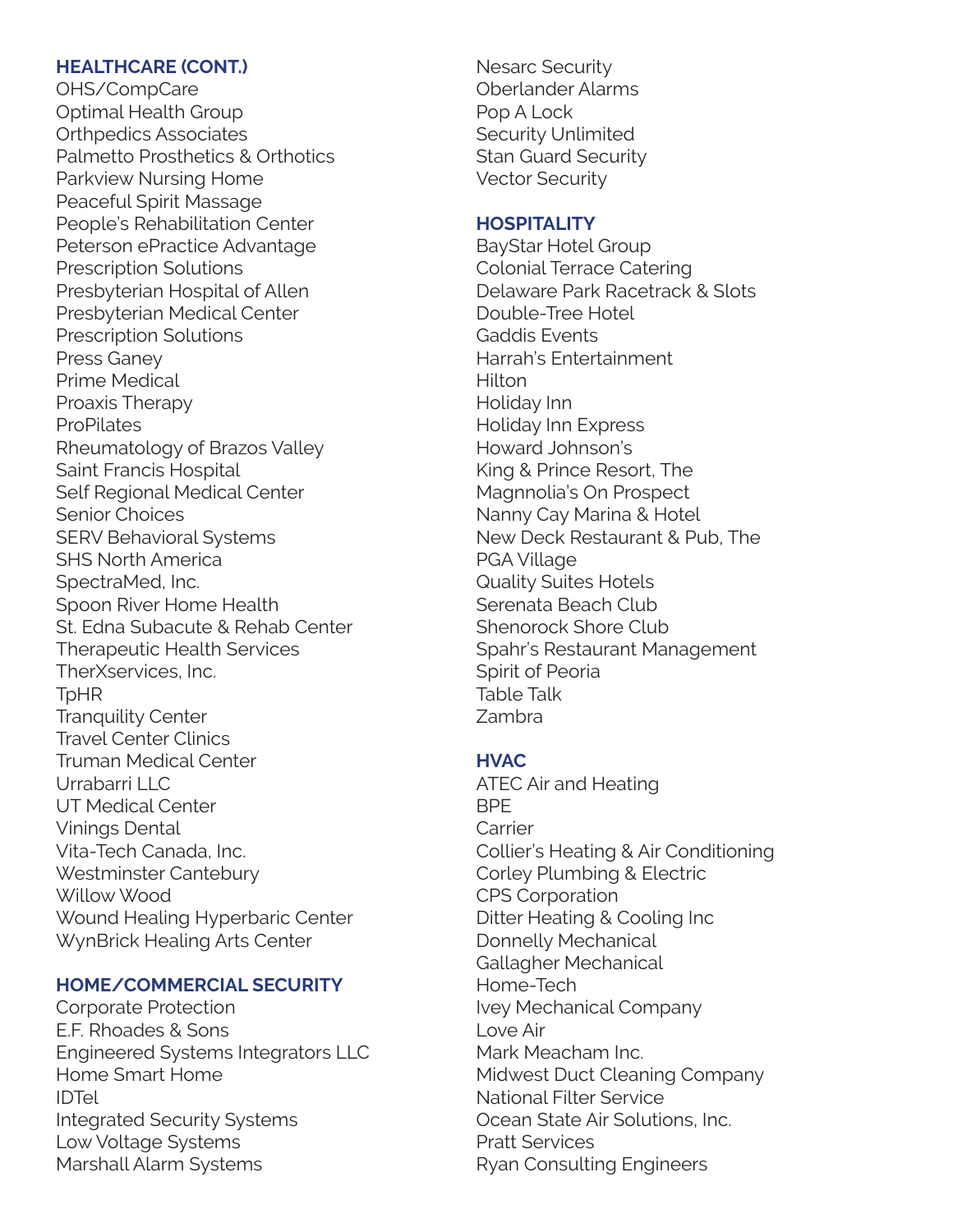#### **HVAC (CONT.)**

Southwest AC & Plumbing Superior Mechanical HVAC Tevis Oil & Propane/Modern Comfort Systems, Inc

#### **INSURANCE**

1st Source Insurance Advanced Insurance Group AFLAC Allstate Alphonso Warner Insurance Company American Family Insurance America Bankers Insurance Group Ann Arbor Insurance Centre Baltrich State Farm Bankers Life & Casualy Beth Dannheim Agency, Inc. Brad Hughes Allstate Insurance C. T. Lowndes and Co. CNA Insurance Colonial Supplemental Insurance Corey Hinson & Associates C&S Insurance Agency Dansig Insurance Drew Scott All State Insurance Evans Insurance Agency EWI Risk Services Godfrey U. Mitchell & Associates Health Resource Associations Hoaster Gebhard Insurance Co. Home Warranty of America **Interbrokers** Integra Administrative Group Iris Arden, Ramon, Inc. Jerry Garcia State Farm Agency Jon Lillis American Family Insurance Lakeside Insurance Lockton Insurance Mass Mutual Group McDermott Costa Merritt Hall Insurance National Insurance Services of Wisconsin New York Life Nimma Insurance NRC Insurance Premier Insurance Reimer Insurance Rice-Ramsier Insurance Company RIMCO

Risk Insurance Management Company RS Gilmore Insurance Agency SAS Insurance Agency Smart Choice State Farm – Matt Mitchell Agency State Farm – Garcia Agency Summers & Associates LLC VanZandt, Emrich & Cary Insurance Viatical Settlements Viveiros Insurance Company

#### **MAGAZINE/NEWSPRINT**

Beacon, The Bicycle Retailer & Industry News Black Diamond Publications Christian Professional Magazine City Times, The Colors Northwest Magazine Florida Information Guide Georgia Mountain Laurel, The Media Metropolitan, LLC Northcliffe Newspaper Group Nside Magazine Skirt Magazine Atlanta Edition Tidewater Trader Travelhost of Delaware TV Venture Village News Company Waimea Gazette, The West Country Publications Winners News Network

#### **MANUFACTURING/DISTRIBUTION**

3M AEC AFL Telecommunciations AIM Studios, LLC AllSystem American Paper Products Company American Turned Products APM Inc. ArMag Corporation ASE Athletix, Inc. Atlantic Packaging, Ltd. Avionica Barry-Callebaut Bayberry Basket Company Bay Form Bellivew Lawn Furniture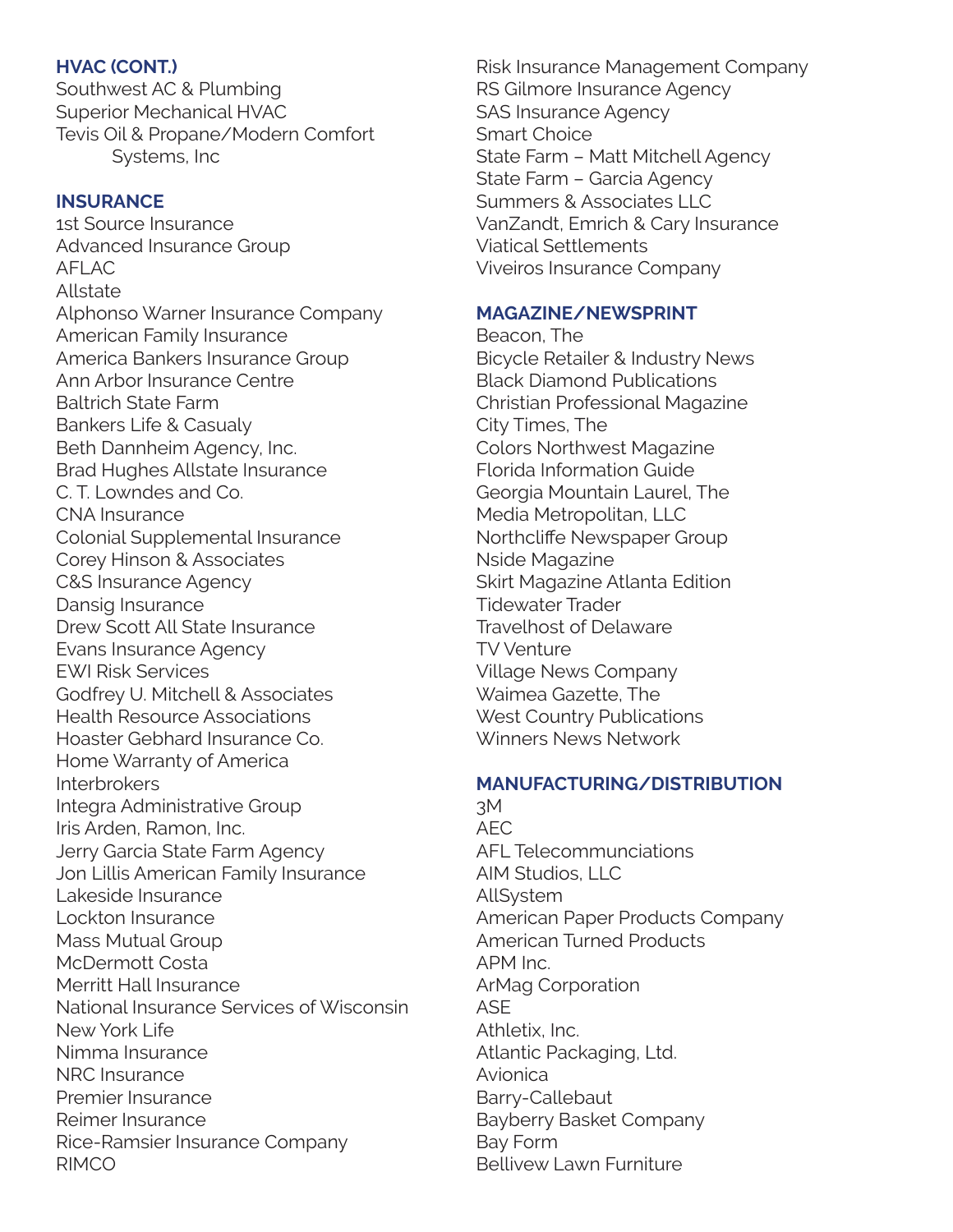#### **MANUFACTURING/DISTRIBUTION (CONT.)**

Beneteau USA BHA Group Big Island Sign Brandywine Equipment Company Brighton Pavillion B&T Industries Cable Plastics California Closets Canfor Capital Equipment Manufacturer Cargo Carriers Carl Zeiss IMT Carter Energy CDCON Services, Inc. Cellestica, Inc.Celltique, Inc. Central States Industrial CGN & Associates Champion Container Corporation Chesapeake Machine Chicago-Wilcox Manufacturing Co. Cleveland Tubing Corporation Compac Corporation Computech Manufacturing Cook Compression Country Fresh Onions D&D Milwork Company DDN Pharmaceuticals Detroit Diesel Allison Didion Milling Dr. Pepper/Seven Up Durabond Products Company Durr Ecoclean Edible Oil Manufacturing Edwards Cast Stone Elastic Corporation of America Electronic Office Systems Enterprise Knowledge Systems, Inc. Enterprise Welding Fabricating, Inc. EqoQuest Evan's Industries-Darnell Rose Subsidiary Evergreen Packaging Fabricating Services, Inc. Fastundercar FBD Frozen Fieldcrest Mills, Inc. First Lighting Freeport McMoran, Inc. Gaffney Kroese Supply Corp. Gannon & Scott, Inc.

Gary L. Sweitzer Enterprises, Inc. GEAR for Sports George Fischer Sloane GEZ Gladding McBean Go Baby GoFlight Technologies Green Town GSI Group GT Brothers Hanes Converting Company Hawkeye Group Hayes & Stolz Heller Machine Tool Henny Penny Corporation Honda of South Carolina Hoody Corporation Huron Tool InPro Corporation International Supply Company Ironworks Jackson Buff Corporation Jarden Zinc JBE Inc. JMC Sales & Engineering John's Custom Panel Gluing Johnson & Johnson Dental Products Jutleigh Healthcare, LLC Kadey Krogen Yachts Keystone Advertising Specialties Kvaser, Inc. Law Enforcement Targets, Inc. Lehigh Cement Louis DePoortere Manufacturing Luber Bros. Lyco Manufacturing M. Sullivan Company Machining Concepts Madison County Automotive Consortium Magnetek, Inc. Mallory Company Manington Wood Floors Marble King Mark Master, Inc. Medal Distributing Company Mediflex, Inc. Merck & Co. MicroAire, Inc. MidLabs, Inc. Midlands Millroom Supply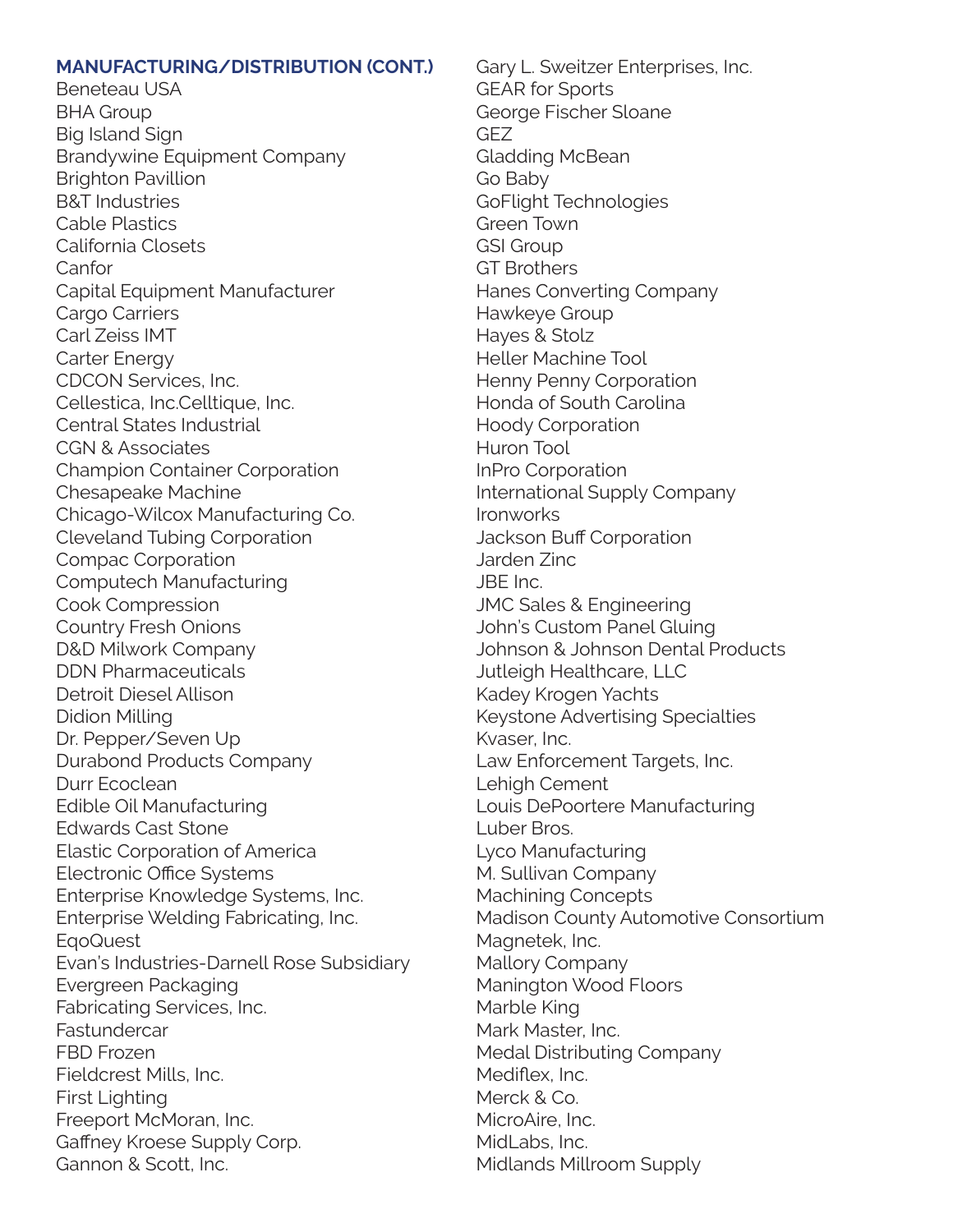#### **MANUFACTURING/DISTRIBUTION (CONT.)**

Miles Distributors, Inc. Minnich Manufacturing Muir Omni Graphics National Environmental Corporation New Castle Pallet & Box New England Ropes New South Companies Noble Manufacturing **Norcimbus** North American Die Casting North American Tool NS Fluid Dynamics Office Interiors International Omni Flow Computers Orbis Corporation ORC Imaging Corporation Parallel Products Pepsi Cola Bottling Company **Pfaltzgraff** Plain Jane Inc, Plastics Distributors Company Portland Rubber Company Polo Ralph Lauren PQ Millworks Company Presse Commerce Priddis Music Directions Prime Colerants RBC Bearings/Transport Dynamics Redemption Plus, Inc. ReMed Supplies/Ovg Inc. Research Tool Corp Rhino Custom Furniture Robarb's Inc. Robotics Systems Development LLC Roche Carolina Rolls Wood Group San Dan, LLC Schenck Rotek SDM Metro Seagrams Corporation Sign Factory, The Shanahan & Daughters Simple Solutions Sunset Tool **Swagelok** SL Abrasives Spartan Foods **Spears** Swagelok

Swiss Tech Sylvester's Custom Cabinetry TA Systems Tasco Corporation **Thonet** Tibor Reels & Manufacturing Timberlane, Inc. Tofu-Yu **Toppitt** Tortuga Imports Trico Corporation Trico Manufacturing Tyler Pipe Unified Windows and Doors United Pipes & Supply Unisys Universal Screw Machine Products Wagner Signs Waller Companies **Weekenders** Western International Forest Products White Mountain Dry Goods Wide Bandgap Group of II-VI Inc. Wolf Supply Company Wolverine Tube Manufacturing

#### **MARKETING**

Abiah Design Advanced Media Partners Aegis Marketing Group All Aces Promotional Staffing, Inc. Astrachan Communications Avante Development BRAND Ltd. Burkhart Advertising Central States Media **CMFI** comScore Inc. Core Creative Cryder Rinebold Company, LLC Dial Directories, Inc. Digital Ambiance LLC Eagle Ink Emery Advertising Family Features Editorial Syndicate Gannett Direct Marketing Services Katz Television Group Kimmey Consulting M&N Printing & Design Marigold Marketing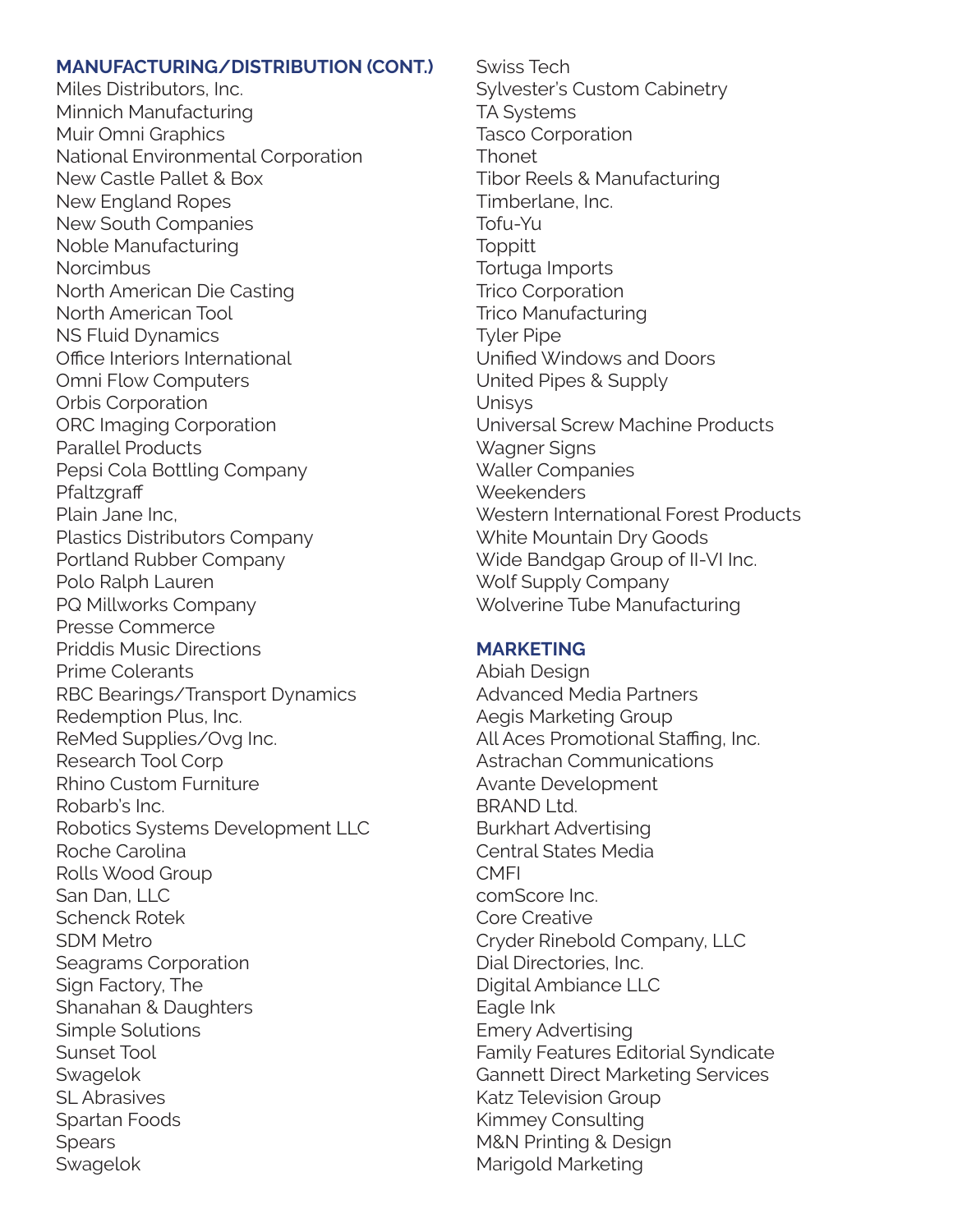#### **MARKETING (CONT.)**

Market Vision Marketing Works Massie Integrated Marketing Mid Valley Promotions Millerschin Group, The Monarch Enterprises National Maritime Museum Association PromoLogic, LLC Promotional Incentives Rector Communications Roberts Communications ShopInUSCities.com Silkworm, Inc. Soffer Adkins Specialty Advertising Strategic Marketing Synesis Marketing Tamara McLendon PR & Marketing Ten-Sixteen TGI Direct United Print Group ValleyBiz.Com Valpak of Southern Arizona Venice Communications Virtual Marketing Walker Information WDS Marketing & Public Relations Whitlok Marketing, Inc. **WHUYR** Women's Power Circle YBW Marketing Y2M Marketing

#### **MULTI-MEDIA**

Business Video Solutions Crosspoint Media Inner Rising, Inc. Insync Creative Inc. KJTX 104.5 FM Radio MVP Studio New View Video Signature Digital Creative Services Soundtrack Marketing Three Notched Productions Tribune Media Services Walsh Media

# **NETWORKING ORGANIZATION**

Beverly Hills Chamber of Commerce

Business Council of Westchester Business Network International BNI Central Valley B.O.U.N.C.E. Brunswick County Chamber of Commerce Central Delaware Chamber of Commerce Charleston Metro Chamber of Commerce E-Woman Network Greater Decatur Chamber of Commerce Greater Effinham Chamber of Commerce Greater Peoria Area Chamber of Commerce Leadership Central Delware Marketing & Sales Executives of Detroit Merced Chamber of Commerce Mineral County Chamber of Commerce Modesto Chamber of Commerce Neighbor.com North Canton Chamber of Commerce Paranet Group, The Poughkeepsie Area Chamber of Commerce Sandy, UT Chamber of Commerce Saint Paul Chamber of Commerce Servpro of Laurel/Beltsville/Greenbelt SunState Financial Solutions Urban League of Philadelphia Your Business Connection

# **NON-PROFIT**

Achieve Services, Inc. Alzheimer's Association American Cancer Society American Red Cross of Lee County ARC of Mercer County, NJ ARC of Middlesex, NJ Arthritis Foundation Audubon International Baden Street Settlement Bicycle Trade Association of Canada Big Brother/Big Sisters of Arkansas Big Brother/Big Sisters of Macomb Bnei Akiva of North America Bosma Industries for the Blind, Inc. Boy Scouts of America Boys & Girls Club of Conejo/Las Virgenes Boys & Girls Club of Moorpark Building Goodness Foundation Cancer Navigators Cape Fear Literacy Council Carousel Center, The Center for NonProfit Excellence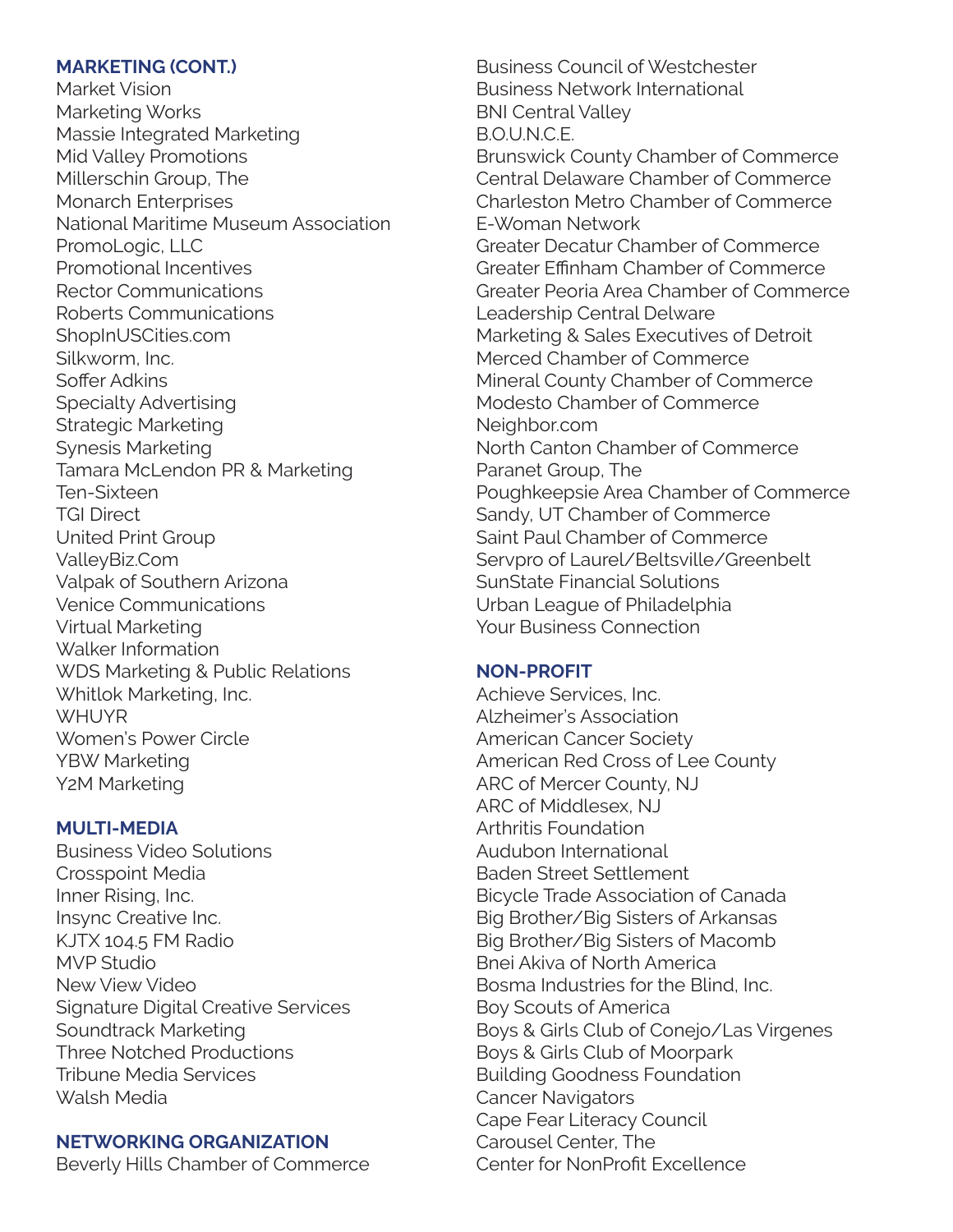#### **NON-PROFIT (CONT.)**

Metuchen Artworks Cooperative Champaign County Convention & Visitors BureauMexican American Opportunity Foundation Miami Light Project Charlottesville Regional Chamber of Commerce Montpelier Foundation National Park Foundation NCAA OneVirginia2021 Operation Food Search Saint Louis Effort for AIDS Seton Hill Child Services St. Croix Animal Friends Stepping Stones of Technology Street Rod Foundation Development Tiger Flight Foundation Training Grounds Inc Tucson Jazz Society International Association of Canine Professionals United Way – Rock River Valley United Way of Tampa Bay Urban League of Upstate **Corp** YMCA YMCA-Morris Center **PACKAGING** COPAC Kerr Navis Pack & Ship Central Coast Autism Spectrum Center Chaplains at Work Charlottesville Area Business Schools Alliance Charlottesville Venture Group Christian Heritage Christian Learning Center Center for Creative Learning Coastal Enterprises Colorado Campus Compact Community Action Community Action for Independent Living Davis Downtown Business Association Diabetes Freedom Foundation Disability Advocates & Resource Center Down's Syndrome Association of St. Louis EP!C Evergreen Project Inc., The Father's Support Center Federation of Families Girl Scouts of Central Illinois Good Shepherd Alliance, The Goodwill of Indiana GR8 **GreenBlue** Greystone Programs, Inc. Hamilton County Youth Center Harbor House Help U.S. Troops, Inc. Heritage Christian Fatherhood Initiative Hess Foundation House of Peace IL Society of Association Executives Innerworks International Friendship International Seaman's House Irving Recreational Committee Kid's Hope United: Memory House Kingsbury Corporate Computer Learning Lebanon County Library Literacy Center, The Literacy Council of Reading-Berks Loaves & Fishes (Meals on Wheels) Lupus Foundation of America Manatee Community Action Agency Maryland Foodbank MCO Foundation

Missouri Coaltion Against Domestic Violence Music Industries Association of Canada National Bicycle Dealer Association National Conference for Community & Justice of Metropolitan St. Louis New Horizon Children's Home Northeast Indiana Innovation Center Piedmont Workforce Board Prince George's County Chamber of Commerce Red Bank Community YMCA Richmond Community Services San Bernardino National Forest Association San Leandro Chamber of Commerce Seedlings Braille Books for Children Springfield Action Commission Stevens Alumni Associates of Steven Institute Thomas Jefferson Partnership for Economic Walter W. Ross Co./Beta Sigma Phi Wyandanch Homes and Property Development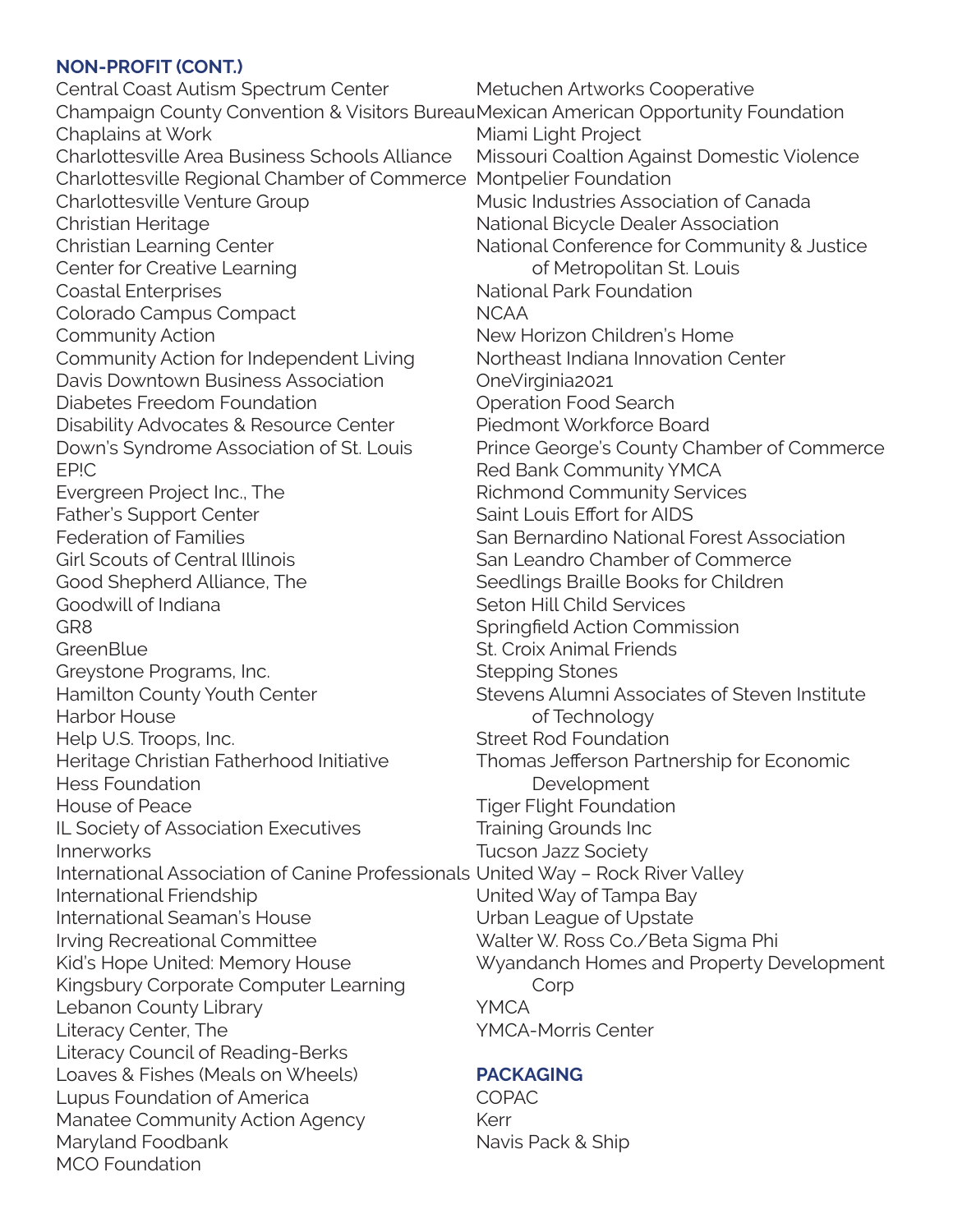#### **PEST CONTROL**

Bug Man, Inc. Harmon Pest Control Leading Edge Pest Control

#### **PHOTOGRAPHY**

Berry Photography Blosser's Camera & Photography Filmtools Hadley Photography Jason Burt Photographic Design K.R.R. Photography, Ltd. Pat Cruz Photography Romaguera Photography SLR Photography Soluna Photography

#### **PRINTING/STAMPING**

Ace Printing Company Advanced Impressions Allegra Printing & Imaging Alpha Graphics American Printing A. Milo Press, Inc. Atinta BPA Printing & Promotions Cenvao Champagne Fine Printing & Litho CL&D Digital CL&D Graphics Colorworks Studio **Copyworks** Creative Arts Custom Printing Delp Printing & Mailing Humphrey Printing Kwik Kopy Print & Design Ledges Printing Lisa Sparkman Photography Mike's Printing Company Minuteman Press Nelson Printing Corporation Oak Creek Marketplace Palmas Printing Performance Printing Pinnacle Signs and Graphics Post Net Franchisee Printing Shoppe, The Prosit Printing Reprographics Ft. Worth

#### Richo Rolls Offset Printing Sign A Rama Union City Southerm Signs & Banners Specialty Printing Sutter Printing Word Movers, Inc.

### **REAL ESTATE**

Abrams & Associates Angel Berry Realtors, Inc. Bentley Commercial International BML Properties Brendan Abstract Brenner Equities Group Brenner Real Estate Group Commercial Sales Capital Property Investment Capital Realty Investors Carol Pyfrom Realty Century 21, RI Century 21 Sweyer & Associates Champion Realty Charleston Holmes Team, The Charter Funding Chesapeake Valuations Coldwell Banker Coldwell Banker Residential Brokerage Colliers International Colliers International Phoenix Community Association Management Specialists Community Haven Crescendo Properties, Inc. Cressy & Everett Real Estate ERA Shaffer Stewart Brokerage **Execuscape** Exit Real Estate First Priority Mortgage Foote Title Group Fortune Realty Frank Morgan Appraisals Gary Smith Real Estate GMAC Premier Network Hampshire Companies, The Harrington ERA Harrington Realty Homestead Title Company Insight Builders Group Keller Williams Kingsbury Corporation Kolp Real Estate Corporation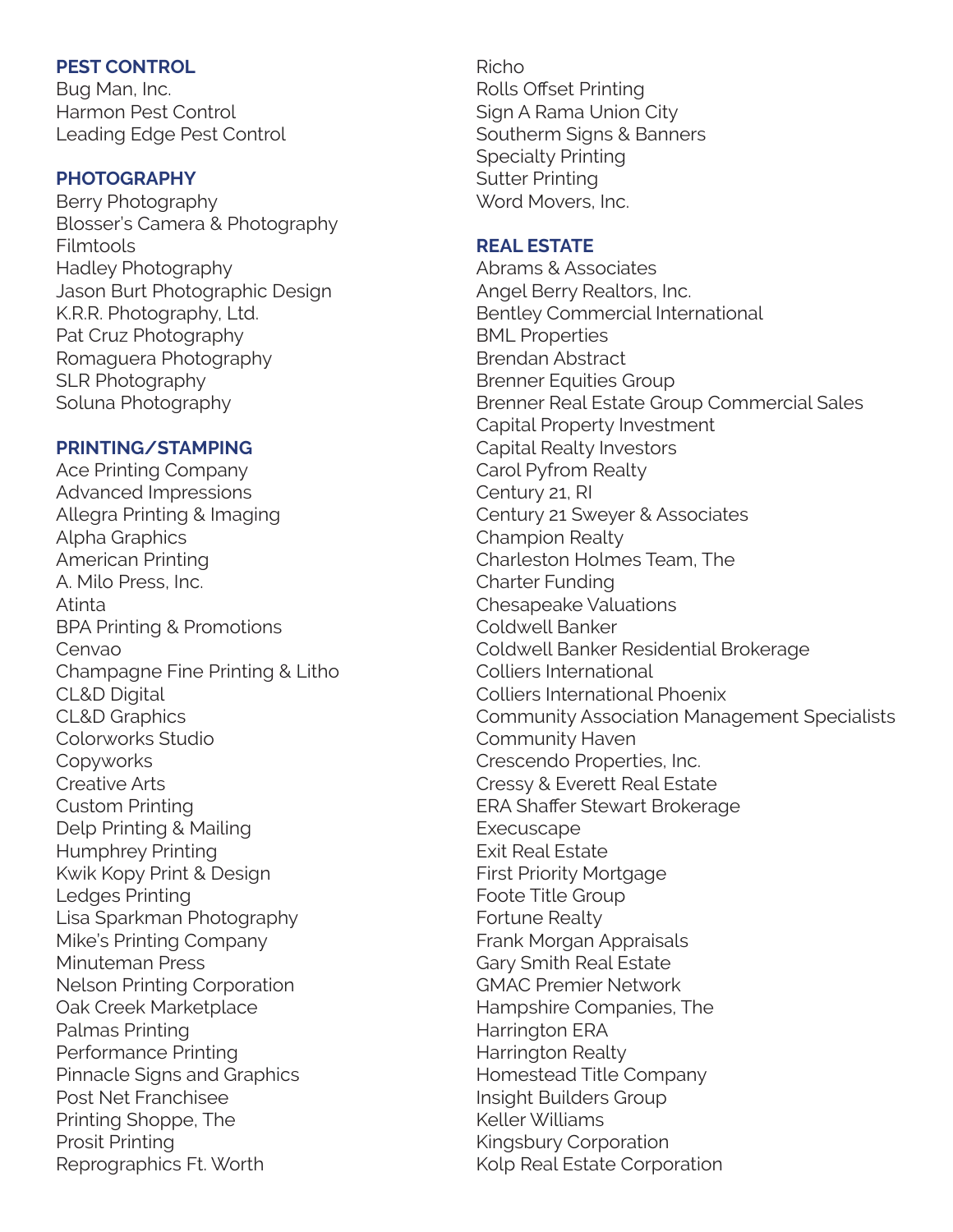#### **REAL ESTATE (CONT.)**

Lakes Edge Realty Landmark Real Estate Landsource, The MaGuire Partners Minn-Comm Real Estate Network Group, The Newcastle Realty PGP Valuation, Inc. Pinnacle Properties Primiavera Real Estate and Public Relations Public Interest Projects, Inc. READCO Management, LLC Real Estate Solutions Real Win-Win Realty Select Realty World of Contra Costa Re-Max Re-Max Alliance Re-Max 2000 Desert Diamond Team Re-Max Accord Re-Max Best Realtors Re-Max Connections Re-Max Realtors Re-Max Services, Inc. Rincon Realty & Investment Silver Bow Properties Stewart Title Company Texas Best Properties Uhoo Real Estate Valley Appraisal Services Williams Company, The Windemere

#### **REFRIGERATION SERVICE**

Robaire, Inc.

#### **RELIGIOUS**

Buchanan First United Methodist Church of Love Faith Center Coastal Crisis Chaplaincy Embassy for Kingdom Commerce, The Encouragement Resources First Presbyterian Church Fruit of the Spirit CWN Grace Lutheran Church Greenville Community of Christ **HCM** Holy Trinity Lutheran Church Knights of Columbus

Notre Dame Church Parish Community of Saint Michael's Parkway Christian Church Postal Church Services St. Paul's Evangelical Lutheran Church United Methodist Church of Westlake Village West Linn Lutheran Church Westville Baptist Church

#### **RETAIL**

Ace Hardware Another View Audible Barts Viviano Florists Basic Black Beauty Spa, The Bike Gallery, The Blue Jewel Body Care Bowers Jewelry Budget Blinds of Amherst Budget Blinds of Milford Business Resource Butterfly Beginnings CCA Global Partners Camille's Sidewalk Cafe Centos Shoes Chanel Cherokee Bike Shop Country Way Florists Clarence Thomas Ltd. Country Way Florists CSC Home & Hardware Diamond Brand Outdoors East Coasters Bicycle Shop EcoQuest Whole Life Systems E&S Commercial Flooring Family Dollar Flooring America Floral Studio, The Foursome, The Gallery of Carpets Galloway Florists Goodwood Cabinets Great Escape Great Timing, Inc. Green Valley Grocery Harmon's & Barton's Herb Garden, The Heaven on Earth Hilltop Farms House N Garden JR Barnard – Flooring America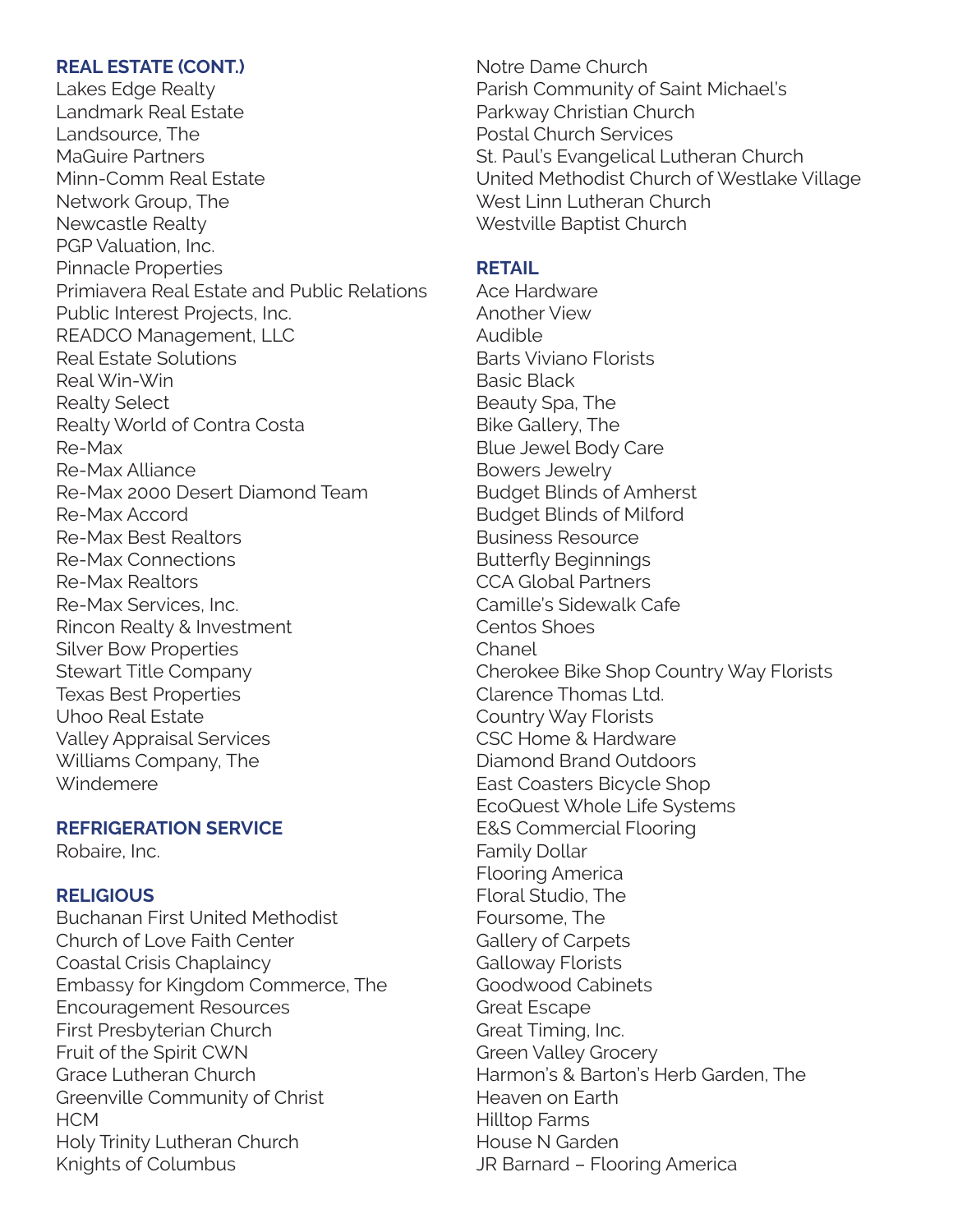#### **RETAIL (CONT.)**

Kent Myers & Associates Legend Music Enterprises Liberty Bicycles Lippmann Furniture and Interior Design Mast General Stores Merchant Management Systems Mo Betta' Brides & Things, Inc. Office Essentials, Inc. Otto's Doors Park Slope Eye Pawn King **Quill** R.G. Lynch, Inc. R.C. Shaheen Paint & Decorating Center Rebecca's Natural Foods Sanctuary Retreat & Spa Sawyer's Jewelers T. Kaneshiro Store Tom's Formal Wear Uniquely Chic Florist Unusual Junction/Universe Bridal Superstore Vail Creek Jewelry White's Harley-Davidson–Buell Zarrika, Ltd.

#### **SERVICE**

4Life Fitness Studio 4Translation A Classic Touch Spa & Salon AARDVARK Inc. ABC Tours & Affordable Bus Acorn BCP, LLC Acquarius Water, Inc. Advanced Nail & Skin Care Advanced Power Technologies Advantage Payroll Services AFLAC Agency 21 Alba-Rich Music Alliant Energy Alta-Sierra Pool Service Anita Shah, ESQ Analytical Research Laboratories/DNA Antares Development Group Arbonne Arbonne International Archetype Interiors Arizona Sound & Light Arkansas Clean Care

ARMA International Arora Engineers Ashbuster's Chimney Service Audio General, Inc. Audubon Environmental Planning Services Ava Bella Day Spa Baby's Choice BAS Technologies Ben Hudson Plumbing & Piping Ltd. Benton Employment Solutions Bermuda Run Apts. Big Island Sign Company B.I.O.N.I.C. Golf Pro Birch Corner Associates Blue Bud Moving Body IQ Booz Allen Hamilton Brandywine Ingredient Technology Brandywine Maintenance Co. Budget Blinds Building Perspective Burgh & Schonenberger Associates Burns Group, The Business Resource Group Business Video Solutions Business Writing Services, Inc. BVI Electricity Corporation Catch A Firefly Certa Pro Painters Charles Shryock & Associates ChemDry Cleaning Concepts Cleaning Solutions Cleaning with Grace Clutter Free Organizing Cohesion College Planning 101 Color Your World Comfort Keepers Of LaPorte Com-Net Services Completely Clean Contract Options Corley Plumbing & Electric Crann Communications Creative Arts Hawaii Cruise Planners Custom Cooling Services CVI Service Group, Inc. CyCom Solutions D'Angelo Brothers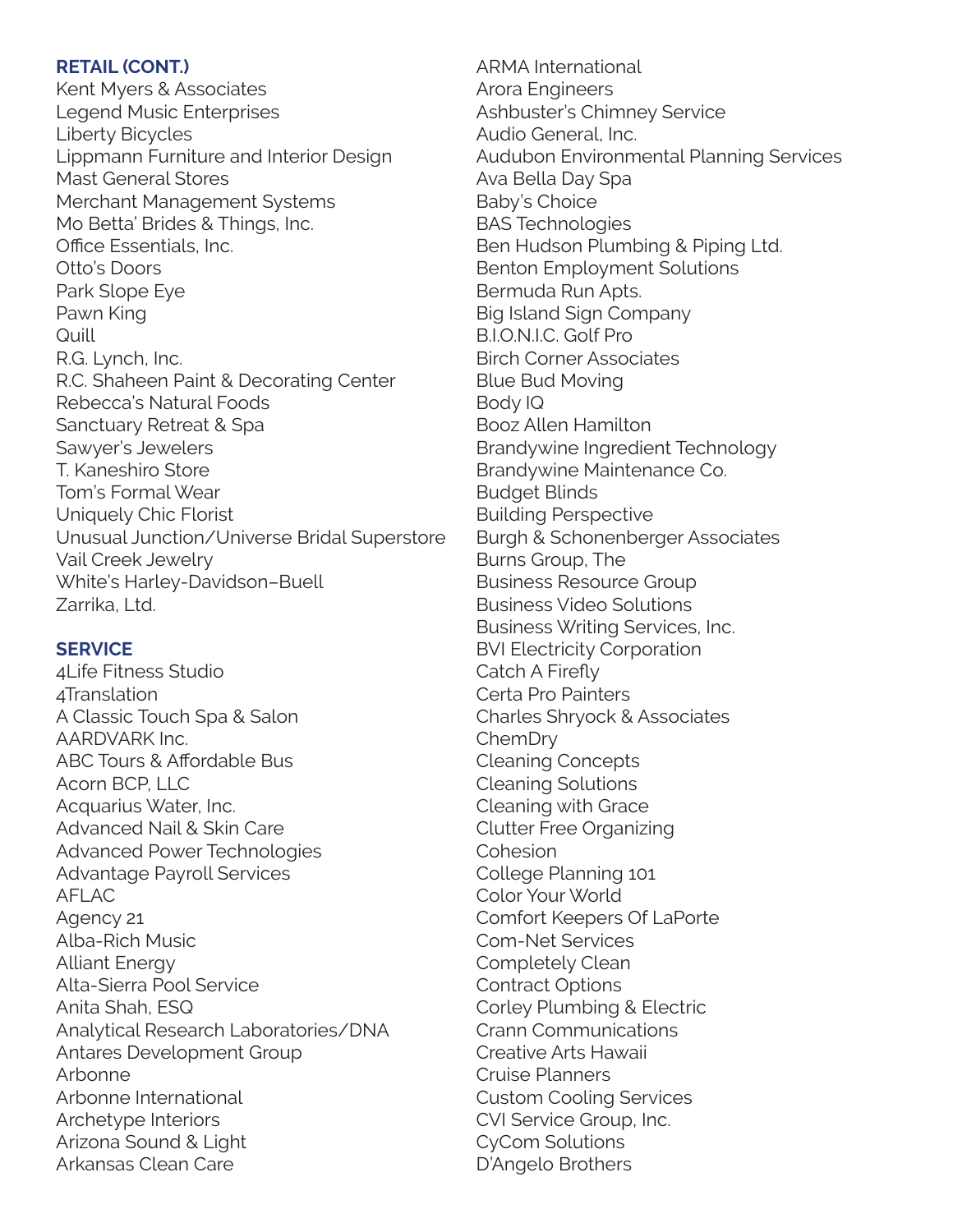#### **SERVICE (CONT.)**

David B. Douds David Windsor, Inc. Davidson, Sochor, Ragsdale, & Cohen LLC. Denise Henderson Image Consulting Design A Maid Deeply Kneaded Dessonville,Boler, Wood, Murray & Stalp DFW Airport DiLeone & Associates Document Assistant, The Don Carter's All Star Lanes Donlon Law Firm Duct Wiz Dunhill Staffing Systems of Charleston Dynamic Business Interiors Dynamic Dialog Dynamic Language Centers Eagle Glass Specialties Eberly Systems Echelon Service, Inc. **EcoSystems** ECTOHR, Inc. EHW Financials Elite Lawn Emergency Response Educators & **Consultants** Emerald Services Emergence Biz Employee & Family Resources Enviro-Comp Laboratories Equestrian Services, LLC Essential Business Solutions Event-Fully Yours Executive Search Expense Reduction Consulting, Inc. Explore Interactive Express Energy Services Express Staffing Expressfit for Women Fedex Corporation FGP Financial Tracking Technologies Finding Balance First Point Management Fitness Together Flanzbaum & Cohen Fluker Farms Flying Fish Entertainment Full Feature Landscaping Fresh Hair Studio

FROG For Everything Garden Gate Landscaping Gibson Associates Gil Byrn Productions Gravitas Technology, LLC Green Landscaping Gross & Quade Associates Grounds Maintenance, Inc. Hair Quarters Hall & Rustom Handyman Extreme Harmon's & Barton's Harrington & Cortelyou Harvest Protection Healthy Inspirations Weight Loss Center Heritage Lawns Hidden Acres Hittle Landscaping Holmes Electric Company Home Rental Services House of Travel Human Resources On Demand Hydrosystems, Inc. IDC Idex/Vita-Tech, Inc. Image Coach Incorporating Services, LLC Integrity Staffing Solutions Intermountain HR Consultants Interwork, Inc. In Your Face Promotions Irondequoit Rotary IT360 J. Cargill Image Consulting Jensen Corporation JF New K&K Cleaning Kansas City Counseling KCO Staffing Keepsake Company, LLC Kimberly's Hair Salon Klein Tours KOG Associates Landscape Fusion Lee Ellena Funeral Home Let's Get Organized Lex Caribbean Law Offices Life Source Local Pick Up and Drop Off Logan Sign & Banner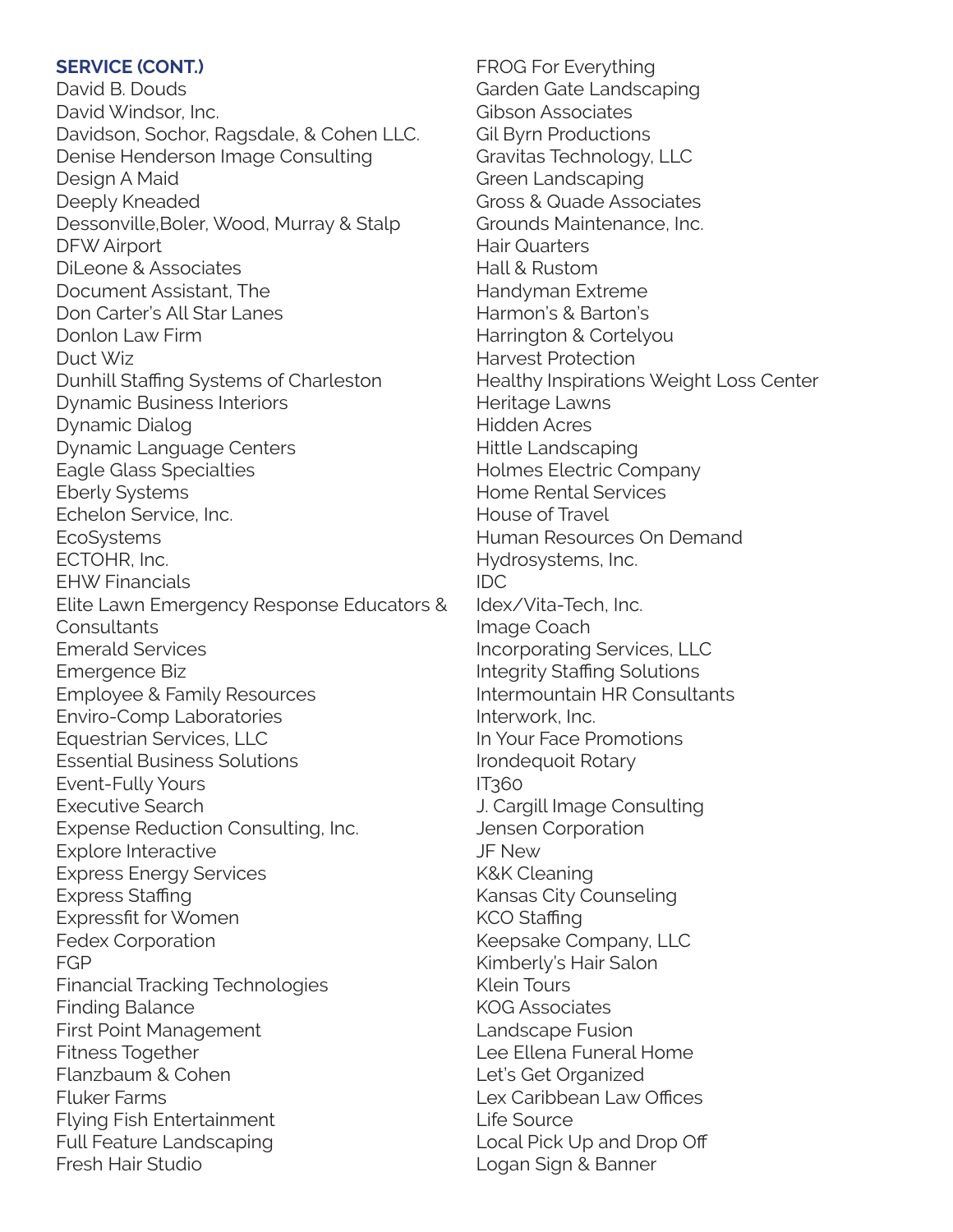#### **SERVICE (CONT.)**

Lowcountry One Call Luxor Events & Marketing, LLC Macson Electric Manaker, Cipolla, and Associates Manchester Auto Collision Mand Marblestone Make UP Studio, The Mark H Solutions Mary's Hair Gallery Mercury Express Couriers Mastin Mueller Matlen Silver Group, The MC Environmental Services Med Transport of Tennessee, Inc. Meeting Solutions Merry Maids Metro of America Mid Atlantic Leadership Center Mi-fax Clearwater Millerschin Group, The **MoneyPenny** MulvennyG2 Municipal Leasing Consultants Nanak's Landscaping National Capital Contracting National Filter Service Networking Group, The New Horizon Van Lines New View Video NorthStar Consulting Services Novartis Crop Protection, Inc. Nunn Better Pet Care Nutter Engineering Oasis Outsourcing On Target Resource Network On-Site Fuel Service Operations Associates Organized Building Blocks Osborn Termite Treatment Osborne Nursery Parisian Beauty Academy Paulson's Rug Company, Inc. Paychex Pedi Power Pedicabs Perfect Plan, The Personal Touch Service Petersburg Consulting PharmaPayments, Inc. Phoenix Air Conditioning Plumlee Associates, Inc.

PreHire Testing Premier Sales, Inc. Prime Carwash Principia Consulting Professional Referral Exchange Professional Service Industries Profile Weight Loss Profit Protection Consulting Progressive International Pro Images & Presentations Projects By Design Provest, Salter, Harper & Alford LLC Pure Spa Purple Trout Quality Sound & Video Quantum Step, Inc. Rainbow Movers RBW Inc. ReMax Horizons RevenUP Richman Group, The Robert's Salon & Day Spa Romerg Little Spa Sally's Organizing Services Sam Ballen, Esq. Sandler Sales Institute Sands Lighting and Maintenance Schneider Corp., The Security Courier Service SEI Customer Care Services LLC Select Stone Company Serenata Beach Club SERVPRO of Laurel/Beltsville/Greenbelt Service America Sign-a-rama Sign & Banner Silver Mining Company Slim & Tone Health Centers Smart Card Technologies S.M.A.R.T. Management Snelling Staffing Services of the Midlands Soho Soleil Soil Testing Engineers Solution Marketing SoS Time Saving Services Southern Maryland Title Southwind Landscaping Squeaky Klean, Inc. Staffing Franchise Company Stanley Steamer Carpet Cleaning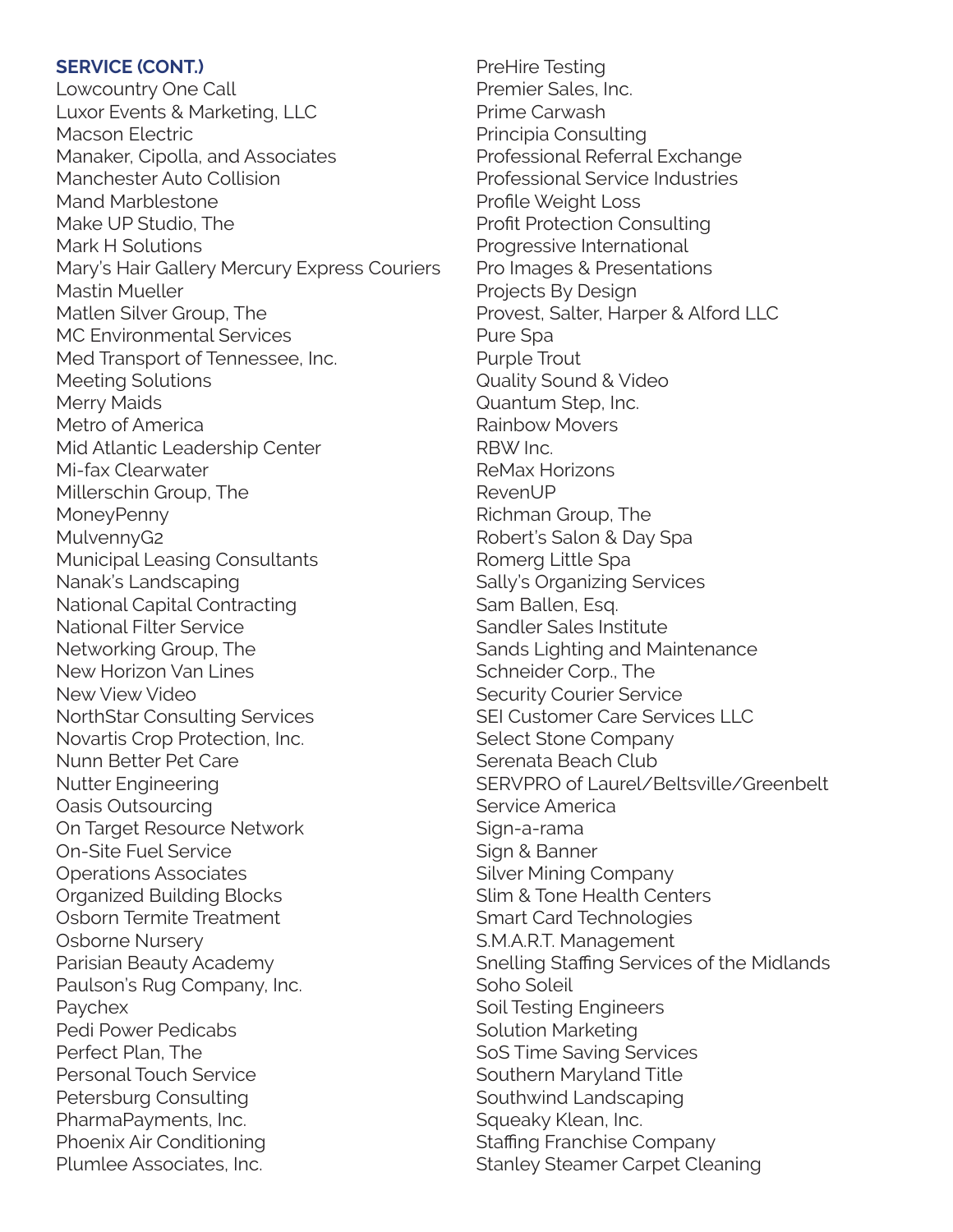#### **SERVICE (CONT.)**

Store to Door, LLC Sun Gallery Sunset Shade Susquehannah Landscape Service Technical Enlightenment Tim Mudd Law Firm Total Merchant Services Touchpoint Energized Communications Trac-One Media TriNet Group, Inc. TriPoint Consulting Transcription Express TRW Upton's Floor Covering Upward USX Utility Audit Company, Inc. Valley Forge Fitness Center Vegas Business Advisory Vegas Community Online Video Solutions Viking Termite & Pest Control Vision One Waconda Media Productions Walker Enterprises Waste Management Watts Writing Studio Western International Forest Products Westmoreland Human Opportunities Wilkinson Painting WSI Internet Consulting & Education Yoga Madre York Tree Service Zimmerman Consulting

#### **SOFTWARE**

Adec Group, The Coconut Water Condrey Corporation Frontilne Test Equipment Health Status.Com Mainstream Technologies MSC Software Corp North Plains Systems OMGEI, Inc. Open Source Connections Plum Hall Project Software Canada Sound-n-Vision Design

### **SURVEYING**

Landsource, Inc. Lincoln Surveying

#### **TELECOMMUNICATIONS**

Algon Telecom American Telephone Company Atlantic Cellular AT&T **BroadReach** Bukeye Cable Systems Cabling Solutions **CenturyLink** CCS HoldCom Home Telecom Company Indiana Wi-Fi Solutions Interep JRS Wireless Jus-Com KOLR TV & KDEB TV Local Directories Martel, Inc. Metro Cable Installation Morefield Communications, Inc. Network Services Group Optel BCS, Inc. RAD Data Communications Redfone Telcomm TelCon Associates TenFour Communications Time Warner Cable Tri-State Communications US LEC VoiceSpring WMEL920AM Time Warner Cable

#### **TRANSPORTATION/TRUCKING**

Air Group Airbus North America Blue Blazes, Inx. Carter Industries Choptank Transport Classic Transportation Group Cory 1st Choice Home Delivery Coshocton Trucking ERB Transport Hampton Luxury Liner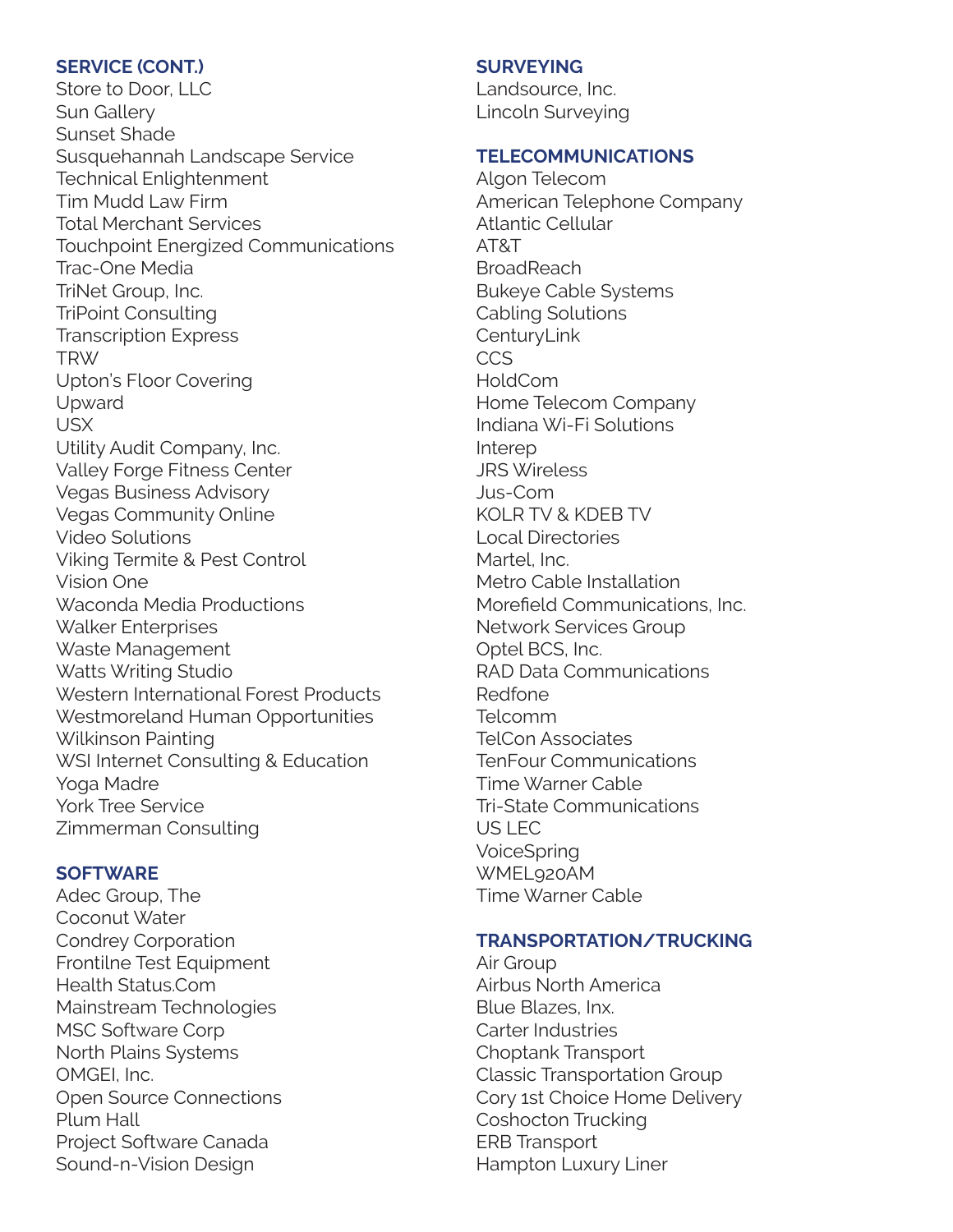#### **TRANSPORTATION/TRUCKING (CONT.)**

Meteor Couriers Middleton & Meads Trucking Midway Trailer Rental Prime, Inc. Trinity Transport Union Pacific Railroad United Parcel Services United Refrigeration Services

#### **UNION**

UFCW Local 555

### **WELDING SUPPLIES/COMMERCIAL GAS**

Enterprise Welding Fabricating, Inc. J.W. Goodliffe & Son

### **WINDOW MANUFACTURER**

American Thermal Windows Pocahontas Aluminum Company

### **YACHT CHARTER**

Catamaran Company, The FCM

#### **MISCELLANEOUS**

4Translation A&L Great Lakes Laboratories A Touch of Pride Adventures in Awareness All Things Cowboy Allied Waste Services Arora Engineers Association for Information & Image Management, The Bermuda Run Apartments Beta Sigma Phi Sorority – Walter W. Ross & Co. Black & Veatch Black Widow Farm Brock Street Animal Hospital BuyDecaturFirst.Com BVI Tourist Board Central Delaware Economic Development Council Charlotte Transition Specialists Clean Air Pros **Cogentrix** Corporate Speech Solutions Covanta Energy Crescent View Retirement Community

Cross-Training Fitness Decatur Jewelry and Pawn Delaware Ballet Company, The Delicious Life Coaching DSA Auctions Eglinton Veterinary Facilities ESA, LLC Firaxis Games General Dynamics & Shared Resources Gliding Eagle Green New Business GreenBy3 Greenwood Emergency Vehicles Griffin Design and Decorating Herb Shop, The Herman & Kittle Housing Authority of the City of Ventura Huntingdon Life Services IES Indoor Air Quality Association Indoor Biotechnologies Infinity Dimensions Creator, Inc. Institute for Scientific Research James Madison's Montpelier Jersey Boiler Juice Plus Las Vegas Wranglers Legacy Bloodstock LHD Retirement Planning Liberty Coatings LuvRain.Com MEGA Fun & Fitness Middle Earth MiXoXo Moore Music Musiconselect Nacah Tech National Grid **NewFields NewsTRAX NoteSchool** Off the Maine Path OneVirginia 2021 Orange Peel, The OST Services Ozzy's Sport Center PA Assoc. of Accredited Environmental Labs. Paramount Citrus Paramount Farming PEO Select